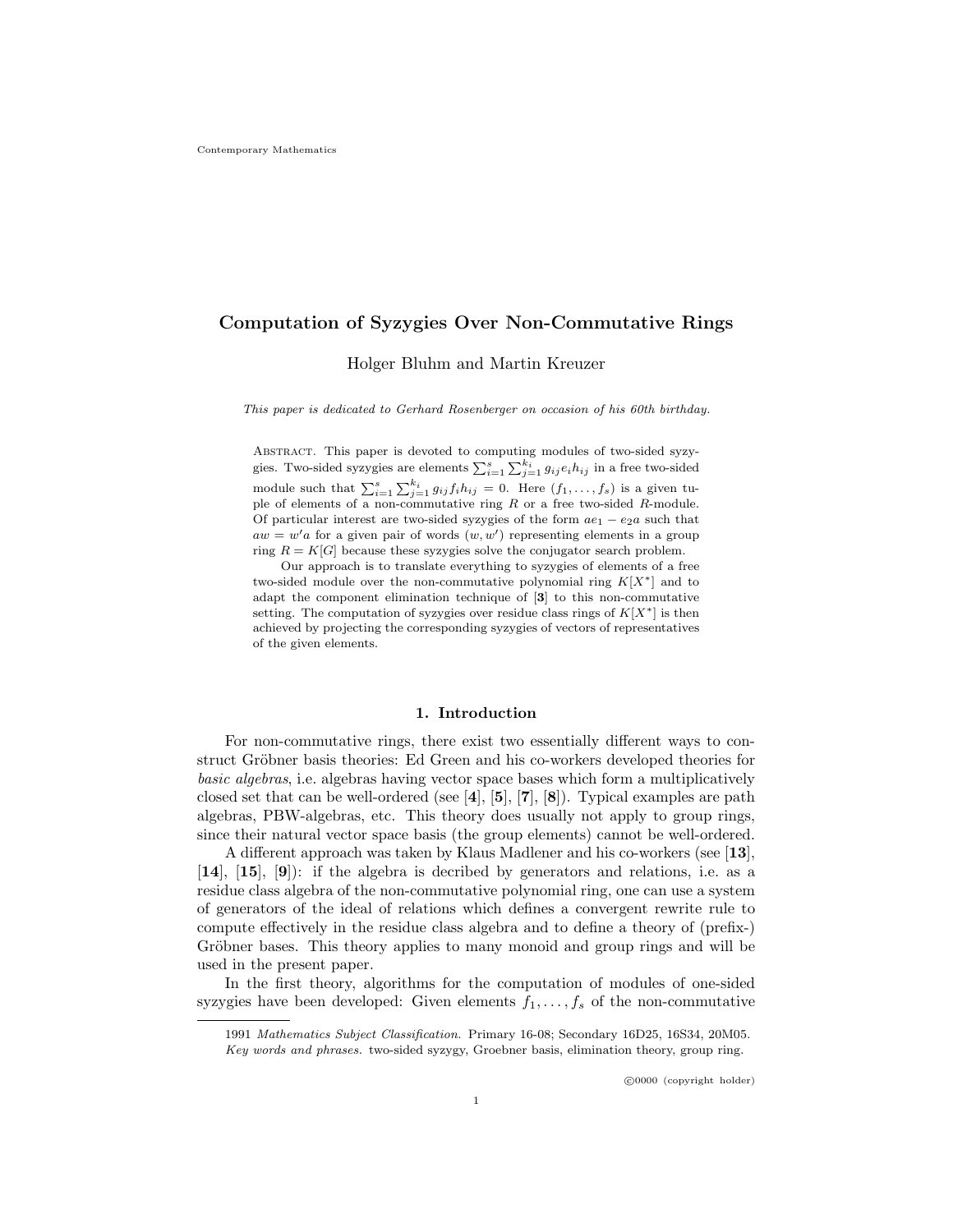algebra R, the left-R-module of all tuples  $(g_1, \ldots, g_s) \in R^s$  such that  $g_1 f_1 + \cdots$  $g_s f_s = 0$  has been computed (see [5] and [12]). However, for two-sided syzygies there have been only scattered attempts to achieve this goal. Here we ask for a system of generators of all tuples  $((g_{11}, h_{11}), \ldots, (g_{1k_1}, h_{1k_1}), \ldots, (g_{sk_s}, h_{sk_s}))$  such system of generators of an tu<br>that  $\sum_{i=1}^{s} \sum_{j=1}^{k_i} g_{ij} f_i h_{ij} = 0.$ 

In [16], II.3, Teo Mora tried to generalize the commutative method of lifting the syzygies of the leading terms to the case of the non-commutative polynomial ring. However, this technique faces the problem that the syzygy module of the leading terms is almost never finitely generated and contains many "trivial" elements. For PBW-algebras, Manuel and Socorro Garcia Roman computed two-sided syzygies by shifting the problem to the enveloping algebra and using the known algorithms for one-sided syzygies (see  $[6]$ ). In this paper, we solve the problem of computing two-sided syzygies in the case of the Gröbner basis theory of Madlener  $et \ al.$  in a direct and straightforward fashion.

The first step is to construct a Gröbner basis theory for submodules of two-sided free modules over the non-commutative polynomial ring  $K[X^*]$  over a field K. For two-sided ideals in this ring, the two aforementioned Gröbner basis theories agree and yield the same results. Since two-sided syzygies are elements of the free twosided module  $F_r = (K[X^*] \otimes_K K[X^*])^r$  over this ring, we generalize the theory in the natural way and reconnect it to the case of two-sided ideals via the canonical epimorphism  $\pi : F_1 \longrightarrow K[X^*].$ 

For the actual computation of the two-sided syzygy module we adapt the idea of Massimo Caboara and Carlo Traverso (see [3] and [10], Tut. 34) from the commutative to the non-commutative setting. They proposed to use "module component elimination" for syzygy calculations and showed that this approach is theoretically a most efficient one. Hence we introduce the non-commutative theory of component elimination is Section 3 and use it to compute intersections and two-sided syzygy modules over the non-commutative polynomial ring.

Then we bring the full force of the theory of Madlener *et al.* to bear and compute two-sided syzygy modules over non-commutative rings of the form  $K[X^*]/I$ . The method to do this is to compute the corresponding syzygy module over  $K[X^*]$ and then to project the computed syzygies.

Finally, in the last section, we show that the algorithm we developed can be used to solve the conjugator search problem in certain finitely presented monoids and groups, a task which has been suggested as a basis for non-commutative cryptosystems (see [1]). Further examples are contained in the first author's diploma thesis [2]. Unless specified otherwise, we shall adhere to the definitions and notation used in  $[10]$  and  $[11]$ .

## 2. Gröbner Bases for 2-Sided  $K[X^*]$ -Modules

In the following we let  $X = \{x_1, \ldots, x_n\}$  be a finite alphabet and  $X^*$  the monoid of *words* (or *terms*)  $x_{i_1} \cdots x_{i_\ell}$  under concatenation. The empty word will be denoted by  $\lambda$ . Furthermore, let K be a field, and let

$$
K[X^*] = \{c_1w_1 + \dots + c_sw_s \mid c_i \in K \setminus \{0\}, w_i \in X^*, s \in \mathbb{N}\}\
$$

be the non-commutative polynomial ring (also called the free associative algebra) over the set of indeterminates X. To perform explicit computations in  $K[X^*]$ , we need to order the terms.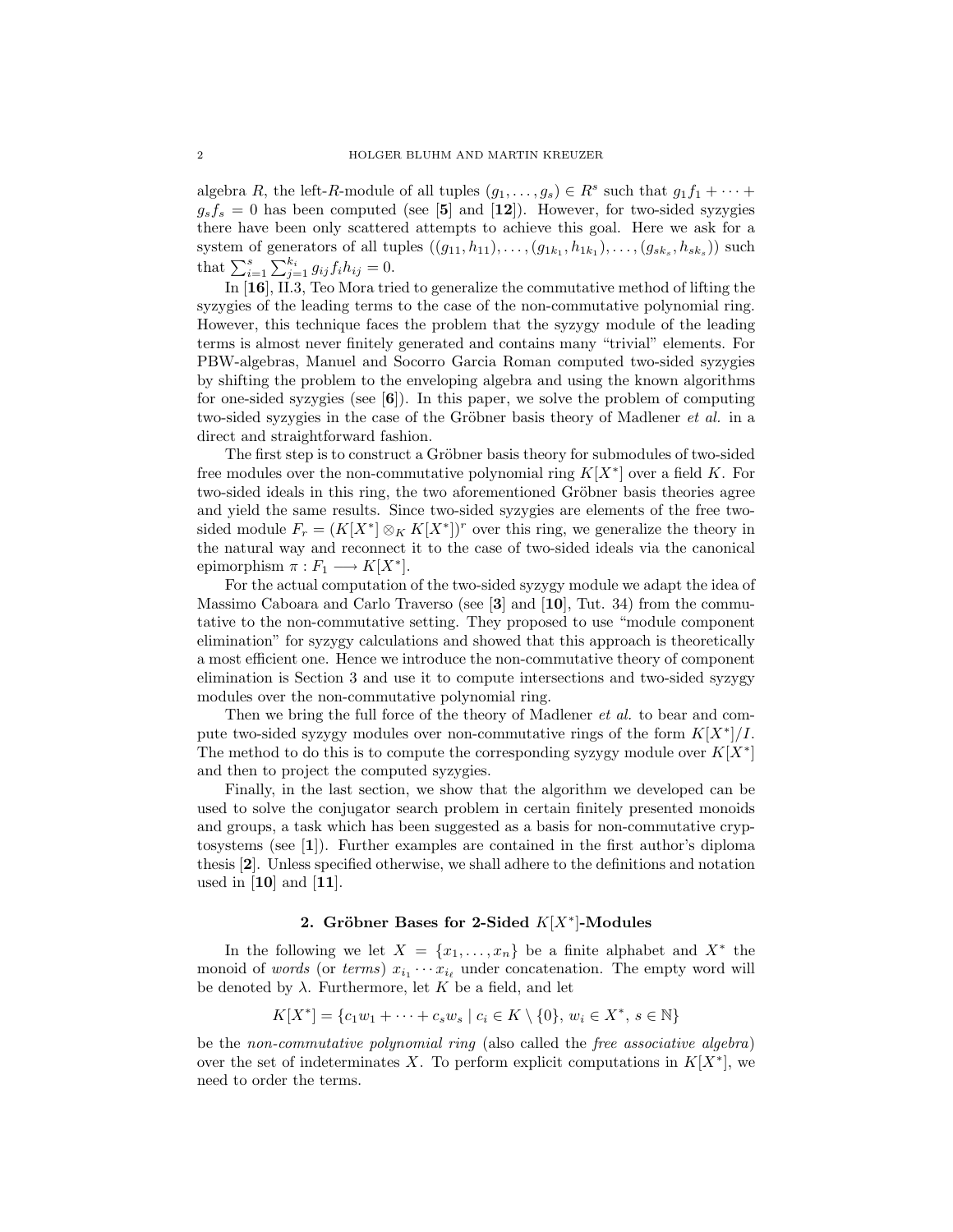DEFINITION 2.1. A term ordering on  $X^*$  is a complete ordering  $\sigma$  such that

- (1)  $w_1 \geq_{\sigma} w_2$  implies  $w_3w_1w_4 \geq_{\sigma} w_3w_2w_4$  for  $w_1, \ldots, w_4 \in X^*$ , and
- (2)  $\sigma$  is a well-ordering.

For instance, the *length-lexicographic ordering* **llex** is a term ordering. It is defined by first considering the length of the two words and breaking ties by comparing them lexicographically with respect to  $x_1 >_{\text{llex}} \cdots >_{\text{llex}} x_n$ . Another example is the *total lexicographic ordering* tlex which first compares the associated commutative terms lexicographically and then breaks ties using the non-commutative lexicographic ordering. Notice that the non-commutative lexicographic ordering by itself is not a term ordering, since it is not a well-ordering.

Given a term ordering  $\sigma$  on  $X^*$ , we can define the *leading term*  $LT_{\sigma}(f)$  of a non-commutative polynomial  $f \in K[X^*] \setminus \{0\}$  as the largest term in its support. Then we introduce the *leading term ideal* of a two-sided ideal  $I \subseteq K[X^*]$  by letting

$$
LT_{\sigma}(I) = \langle LT_{\sigma}(f) | f \in I \setminus \{0\}\rangle
$$

where  $\langle S \rangle$  denotes the two-sided ideal generated by S. Finally, we recall that a (two-sided)  $\sigma$ -Gröbner basis of I is a set of non-commutative polynomials G such that the set of their leading terms  $LT_{\sigma}(G)$  generates  $LT_{\sigma}(I)$ .

The Gröbner basis theory for two-sided ideals in  $K[X^*]$  is well-developed (see for instance [17] and [18]). Our first task in this section is to generalize it to submodules of free two-sided modules. What kind of modules are we talking about? Given a (non-commutative) K-algebra R, its enveloping algebra  $R^{\text{env}} = R \otimes_K R$ is a two-sided R-module in the natural way. For  $r \geq 1$ , we form the two-sided is a two-sided *R*-module in the natural way. For  $r \geq 1$ , we form the two-sided *R*-module  $F_r = \bigoplus_{i=1}^r R^{\text{env}}$ . The following well-known result explains why we call it the free two-sided R-module of rank r.

PROPOSITION 2.2. For a two-sided R-module M and elements  $v_1, \ldots, v_r \in M$ , there exists a unique homomorphism of two-sided R-modules  $\varphi : F_r \longrightarrow M$  such that  $\varphi(e_i) = v_i$  for  $i = 1, \ldots, r$ . Here  $e_i = (0, \ldots, 0, 1 \otimes 1, 0, \ldots, 0)$  is the i<sup>th</sup> standard basis vector in  $F_r$ .

Now we introduce the basic notions of Gröbner basis theory in this setting.

DEFINITION 2.3. A term in  $F_r$  is an element of the form  $we_iw'$  where  $w, w' \in X^*$ are words and  $i \in \{1, ..., r\}$ . The set of all terms in  $F_r$  will be denoted by  $\mathbb{T}(F_r)$ .

A module term ordering on  $\mathbb{T}(F_r)$  is a total ordering  $\tau$  such that  $t_1 \leq_\tau t_2$ implies  $w_1t_1w_2 \leq_\tau w_1t_2w_2$  for all  $t_1, t_2 \in \mathbb{T}(F_r)$  and  $w_1, w_2 \in X^*$ , and such that  $\tau$ is a well-ordering.

EXAMPLE 2.4. Let To be a term ordering on  $X^*$ .

(1) For terms  $w_1 e_i w'_i, w_2 e_j w'_2 \in \mathbb{T}(F_r)$  such that  $w_1, w'_1, w_2, w'_2 \in X^*$  and  $i, j \in \{1, ..., r\}$ , we let

 $w_1 e_i w_i' \geq_{\text{ToPos}} w_2 e_j w_2' \iff w_1 w_1' >_{\text{To}} w_2 w_2' \text{ or }$  $(w_1w'_1 = w_2w'_2$  and  $w_1 >_{\text{To}} w_2$ ) or  $(w_1 = w_2 \text{ and } i \leq j).$ 

This defines a module term ordering ToPos on  $\mathbb{T}(F_r)$ .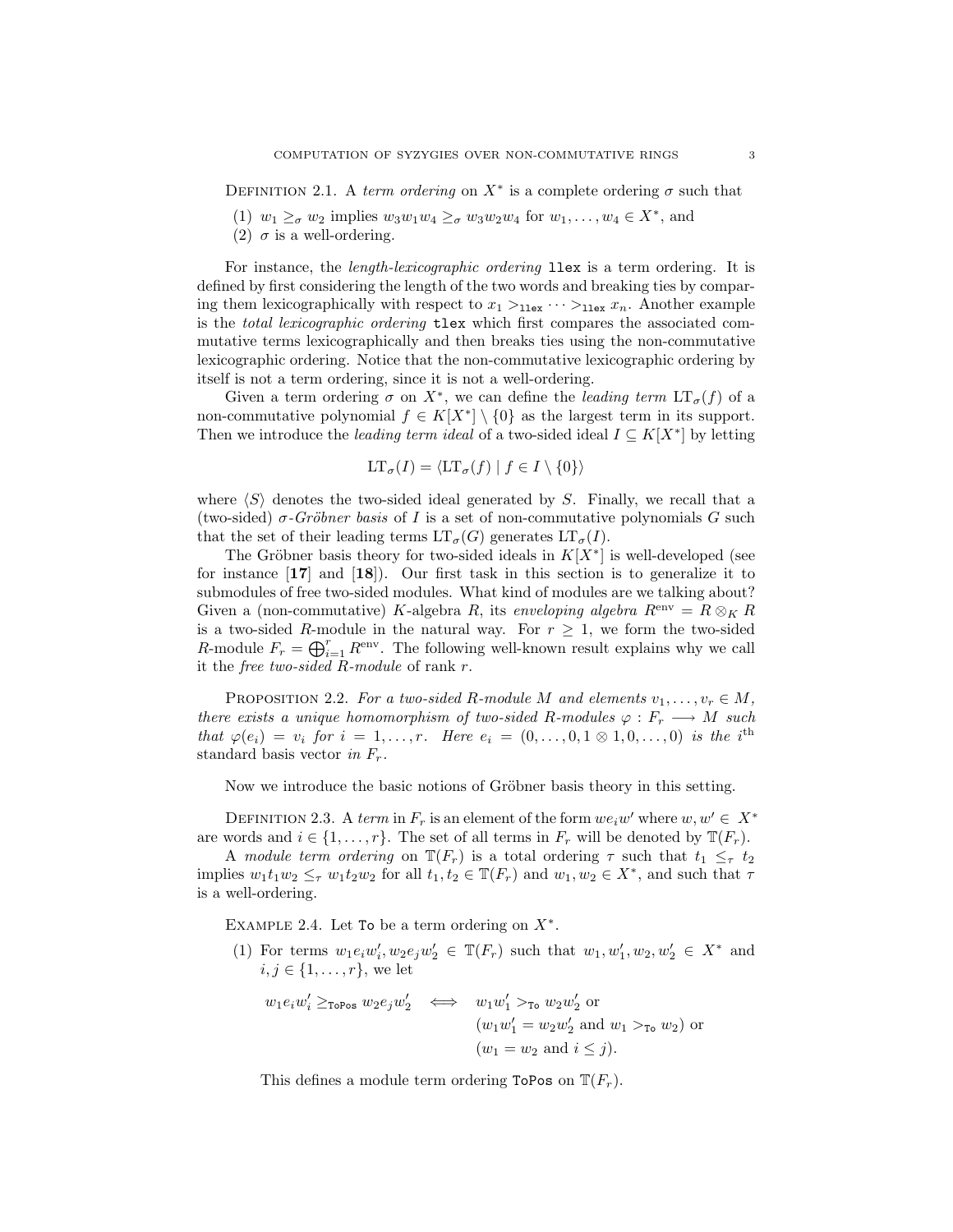(2) For terms  $w_1 e_i w'_i, w_2 e_j w'_2 \in \mathbb{T}(F_r)$  such that  $w_1, w'_1, w_2, w'_2 \in X^*$  and  $i, j \in \{1, ..., r\}$ , we let  $w_1 e_i w_i' \geq_{\texttt{PosTo}} w_2 e_j w_2' \iff i < j \text{ or }$  $(i = j \text{ and } w_1w'_1 >_{\text{To}} w_2w'_2)$  or  $(i = j \text{ and } w_1w'_1 = w_2w'_2 \text{ and } w_1 \geq_{\text{To}} w_2).$ 

Again this defines a module term ordering PosTo on  $\mathbb{T}(F_r)$ .

DEFINITION 2.5. Let  $\tau$  be a module term ordering on  $\mathbb{T}(F_r)$ .

- (1) Given a vector  $v \in F_r \setminus \{0\}$ , there exists a unique representation  $v =$  $c_1t_1 + \cdots + c_st_s$  with  $c_1, \ldots, c_s \in K \setminus \{0\}$  and  $t_1, \ldots, t_s \in \mathbb{T}(F_r)$  satisfying  $t_1 >_\tau \cdots >_\tau t_s$ . The term  $LT_\tau(v) = t_1$  is called the *leading term* of v with respect to  $\tau$ . The element  $LC_{\tau}(v) = c_1$  is called its *leading coefficient*. We shall also use the notation  $LM_{\tau}(v) = c_1t_1$ .
- (2) For a two-sided submodule  $M \subseteq F_r$ , the two-sided submodule  $LT_\tau(M)$  =  $\langle LT_{\tau}(v) | v \in M \setminus \{0\} \rangle$  of  $F_r$  is called the *leading term module* of M.
- (3) A subset G of a two-sided submodule M of  $F_r$  is called a  $\tau$ -Gröbner basis of M if the leading term module  $LT_{\tau}(M)$  is generated by the leading terms in the set  $LT_{\tau}{G} = \{LT_{\tau}(f) | f \in G \setminus \{0\}\}.$

Based on these definitions, we can now generalize some standard results of Gröbner basis theory as follows.

PROPOSITION 2.6 (Macaulay's Basis Theorem).

Let M be a two-sided submodule of  $F_r$ . Then the residue classes of the elements in  $\mathbb{T}(F_r) \setminus \mathrm{LT}_{\tau}\{M\}$  form a K-vector space basis of  $F^r/M$ .

PROOF. For  $v \in F_r$  let  $\overline{v} \in F_r/M$  denote the corresponding residue class. First suppose that the residue classes of  $\mathbb{T}(F_r) \setminus \mathop{\rm LT}\nolimits_{\tau} \{M\}$  do not generate  $F_r/M$ . Then let  $v \in F$  such that  $\overline{v} \notin \langle \overline{t} \mid t \in \mathbb{T}(F_r) \setminus \mathrm{LT}_{\tau} \{M\} \rangle_K =: B$ . Since  $\tau$  is a well ordering, we may assume that  $v$  has a minimal leading term with respect to  $\tau$  among all these elements. If  $LT_{\tau}(v) \in \mathbb{T}(F_r) \setminus LT_{\tau}\{M\}$  then the residue class of  $v - LM_\tau(v)$  is also not contained in B and  $LT_\tau(v - LM_\tau(v)) <_\tau LT_\tau(v)$ , a contradiction. If  $LT_{\tau}(v) \in LT_{\tau}\{M\}$  then there exists an element  $m \in M$  such that  $LT_{\tau}(m) = LT_{\tau}(v)$ . Again the element  $v - \frac{LC_{\tau}(v)}{LC_{\tau}(m)}m$  has residue class not in B and a smaller leading term than v, in contradiction to the minimality of  $LT_{\tau}(v)$ .

To prove the linear independence, suppose that there are elements  $k \geq 1$ ,  $c_i \in K \setminus \{0\}$  and  $t_i \in \mathbb{T}(F_r) \setminus \text{LT}_{\tau} \{M\}$  such that  $\sum_{i=1}^k c_i t_i \in M$ . Then we have LT  $\pi(\sum_{i=1}^k c_i t_i) \in \text{LT}_{\tau}\{M\} \cap (\mathbb{T}(F_r) \setminus \text{LT}_{\tau}\{M\}),$  a contradiction.  $\Box$ 

PROPOSITION 2.7 (The Division Algorithm).

Let  $s \geq 1$ , and let  $m, f_1, \ldots, f_s \in F_r \setminus \{0\}$ . Consider the following sequence of instructions.

- (D1) For  $i = 1, ..., s$  let  $k_i = 1$ ,  $g_{i1} = g'_{i1} = 0$ ,  $p = 0$  and  $v = m$ .
- (D2) Find the smallest  $i \in \{1, \ldots, s\}$  such that  $LT_{\tau}(v) = w LT_{\tau}(f_i)w'$  for some  $w, w' \in X^*$ . If such an i exists, increase s by 1, set  $g_{ik_i} = \frac{\mathcal{LC}_{\tau}(v)}{\mathcal{LC}_{\tau}(f_i)}w$ ,  $g'_{ik_i} = w'$  and replace v by  $v - \frac{\text{LC}_{\tau}(v)}{\text{LC}_{\tau}(f_i)}wf_iw'$ . If now  $v \neq 0$ , continue with step  $(D2)$ . Otherwise, continue with step  $(D4)$ .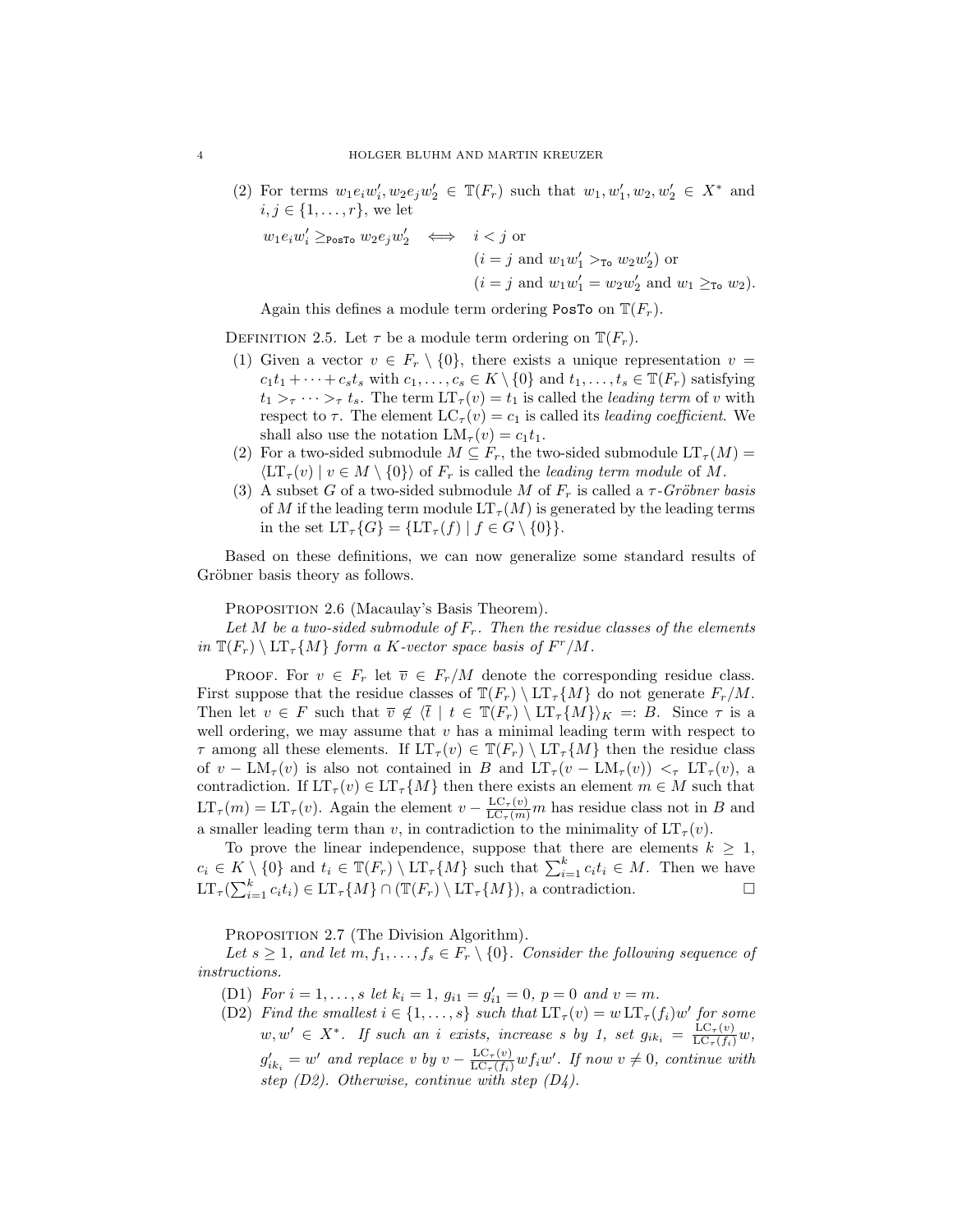- (D3) Replace p by  $p + LM_{\tau}(v)$  and v by  $v LM_{\tau}(v)$ . If now  $v \neq 0$ , continue with step (D2).
- (D4) Return the tuple  $((g_{11}, g'_{11}), \ldots, (g_{1k_1}, g'_{1k_1}), \ldots, (g_{s1}, g'_{s1}), \ldots, (g_{sk_s}, g'_{sk_s}))$ and the vector  $p \in F_r$ .

This is an algorithm which returns elements  $((g_{11}, g'_{11}), \ldots, (g_{sk_s}, g'_{sk_s}))$  and p such that the following conditions are satisfied.

- (1) We have  $m = \sum_{i=1}^{s}$  $\sum_{i=1}^{s} \sum_{j=1}^{k_i} g_{ij} f_i g'_{ij} + p.$
- (2) No element of Supp $(p)$  is contained in  $\langle \mathop{\rm LT}\nolimits_\tau (f_1), \ldots, \mathop{\rm LT}\nolimits_\tau (f_s)\rangle$ .
- (3) If  $g_{ij} \neq 0 \neq g'_{ij}$  for some  $i \in \{1, \ldots, s\}$  and  $j \in \{1, \ldots, k_i\}$  then we have  $LT_{\tau}(g_{ij}f_ig'_{ij}) \leq_{\tau} LT_{\tau}(m).$
- (4) For all  $i \in \{1, ..., s\}$  and  $j \in \{1, ..., k_i\}$  we have

$$
g_{ij}
$$
 LT <sub>$\tau$</sub>  $(f_i)g'_{ij} \notin \langle LT_{\tau}(f_1), \ldots, LT_{\tau}(f_{i-1})\rangle.$ 

(5) The elements  $((g_{11}, g'_{11}), \ldots, (g_{sk_s}, g'_{sk_s}))$  and p are uniquely determined by the preceding conditions  $(1)-(4)$ .

**PROOF.** In step  $(D2)$  and  $(D3)$  the leading term of v becomes strictly smaller with respect to  $\tau$ . Since  $\tau$  is a well ordering, this can happen only finitely many times and the algorithm stops after finitely many steps.

To prove (1), we consider the equation  $m = \sum_{i=1}^{s} \sum_{j=1}^{k_i} g_{ij} f_i g'_{ij} + p + v$ . It holds at each point in the algorithm, since in step (D2) we have  $g_{ik_i} f_i g'_{ik_i} + v =$  $\frac{\text{LC}_{\tau}(v)}{\text{LC}_{\tau}(f_i)}wf_iw' + v - \frac{\text{LC}_{\tau}(v)}{\text{LC}_{\tau}(f_i)}wf_iw'$ , and in step (D3) we have  $p + v = (p + \text{LM}_{\tau}(v)) +$  $\text{LC}_{\tau}(I_i)$  is  $\text{LC}_{\tau}(I_i)$ . Therefore we have  $m = \sum_{i=1}^{s}$  $\sum_{i=1}^s \sum_{j=1}^{k_i} g_{ij} f_i g'_{ij} + p$  when the algorithm stops. Moreover, in step (D3) a monomial is added to  $p$  only if it is of the form  $cw \, \mathrm{LT}_{\tau}(f_i) w'$  for some  $c \in K \setminus \{0\}, w, w' \in X^*$  and  $i \in \{1, \ldots, s\}$ , which yields (2).

Claim (3) follows from LT  $\tau(g_{ij}f_ig'_{ij}) = LT_{\tau}(v) \leq_{\tau} LT_{\tau}(m)$ .

Now we prove (4). Let  $i \in \{1, \ldots, s\}$  and  $j \in \{1, \ldots, k_i\}$ . Since in the corresponding step (D2) the index i is chosen minimally, we obtain  $LT_{\tau}(v) \notin$  $\langle \mathrm{LT}_{\tau}(f_1), \ldots, \mathrm{LT}_{\tau}(f_{i-1}) \rangle$ , where  $\mathrm{LT}_{\tau}(v) = \frac{1}{\mathrm{LC}_{\tau}(g_{ij}) \mathrm{LC}_{\tau}(g'_{ij})} g_{ij} \mathrm{LT}_{\tau}(f_i) g'_{ij}$ .

Finally, suppose there exist other elements  $((h_{11}, h'_{11}), \ldots, (h_{1l_1}, h'_{1l_1}), \ldots,$  $(h_{s1}, h'_{s1}), \ldots, (h_{sl_s}, h'_{sl_s})$  and p' which satisfy conditions (1)-(4). Then we have

$$
0 = \sum_{i=1}^{s} \left( \sum_{j=1}^{k_i} g_{ij} f_i g'_{ij} - \sum_{j=1}^{l_i} h_{ij} f_i h'_{ij} \right) + (p - p').
$$

Now condition (2) implies that  $LT_{\tau}(p - p') \notin \langle LT_{\tau}(f_1), \ldots, LT_{\tau}(f_s) \rangle$  and condition (4) implies that for each  $i \in \{1, \ldots, s\}$  the leading term of the corresponding summand with respect to  $\tau$  is pairwise different from those of smaller index. Since it is  $LT_{\tau}(g_{ij}f_ig'_{ij}) >_{\tau} LT_{\tau}(g_{ik}f_ig'_{ik})$  for  $k \in \{j+1, k_i\}$ , we obtain  $k_i = l_i$  and  $p - p' = g_{11} f_i g'_{11} - h_{11} f_i h'_{11} = \cdots = g_{sk_s} f_i g'_{sk_s} - h_{sk_s} f_i h'_{sk_s} = 0.$ 

The vector  $p$  in the output of the above algorithm is called the normal remainder of m with respect to  $\mathcal{G} = (g_1, \ldots, g_s)$ . We will denote it by  $\text{NR}_{\tau, \mathcal{G}}(m)$ .

DEFINITION 2.8. Let  $g, m \in F_r$  and  $G \subseteq F_r$ .

(1) If there exists a term  $w_1e_iw'_1 \in \text{Supp}(m)$  and elements  $w_2, w'_2 \in X^*$  such that  $w_2 \, \mathrm{LT}_{\tau}(g) w_2' = w_1 e_i w_1'$ , we say that g reduces m in one step to  $m' = m - \frac{c}{LC_{\tau}(g)}w_2gw'_2$  using the *rewrite rule* defined by g, and we denote it by  $m \stackrel{g}{\longrightarrow} m'$ . Here  $c \in K$  is the coefficient of  $w_1 e_i w'_1$  in m.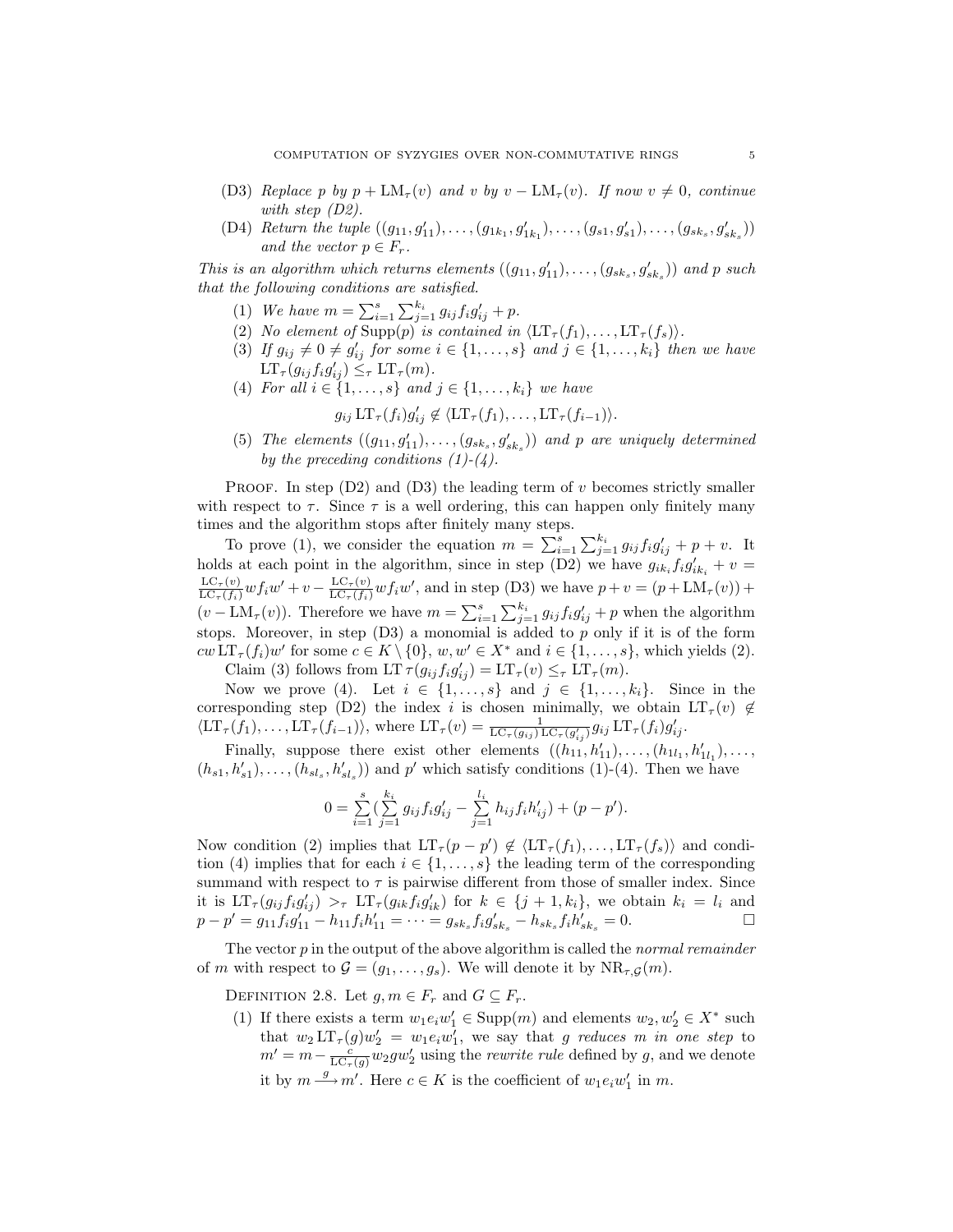- (2) The reflexive and transitive closure of  $\bigcup_{g\in G}$  $\stackrel{g}{\longrightarrow}$  is called the *rewrite relation* defined by G and is denoted by  $\frac{G}{\longrightarrow}$ . By  $\leftarrow$  we will denote the reflexive, symmetric and transitive closure of  $\bigcup_{g \in G}$  $\xrightarrow{g}$ .
- (3) An element  $m \in F_r$  is called *irreducible* with respect to  $\stackrel{G}{\longrightarrow}$  if there is no  $g \in G$  and no  $m' \in F_r \setminus \{m\}$  such that  $m \stackrel{g}{\longrightarrow} m'.$
- (4) A rewrite relation is called Noetherian if there is no infinite rewriting sequence. It is called *confluent* if for all  $m, m_1, m_2 \in F_r$  such that  $m \stackrel{G}{\longrightarrow} m_1$ and  $m \stackrel{G}{\longrightarrow} m_2$  there exists an element  $m_3 \in F_r$  such that  $m_1 \stackrel{G}{\longrightarrow} m_3$  and  $m_2 \stackrel{G}{\longrightarrow} m_3$ . It is called *locally confluent* if for all  $g_1, g_2 \in G$  and all  $m, m_1, m_2 \in F_r$  such that  $m \xrightarrow{g_1} m_1$  and  $m \xrightarrow{g_2} m_2$  there exists an element  $m_3 \in F_r$  such that  $m_1 \stackrel{G}{\longrightarrow} m_3$  and  $m_2 \stackrel{G}{\longrightarrow} m_3$ . A rewrite relation which is Noetherian and confluent is called *convergent*.
- (5) Let I be an index set, and let  $G = \{g_i \mid i \in I\} \subseteq F_r \setminus \{0\}$ . A pair  $(i, j)$ such that  $i, j \in I$  and  $i < j$  is called a *critical pair* of G if there are terms  $w_i, w'_i, w_j, w'_j \in X^*$  such that  $w_i \mathop{\rm LT}\nolimits_\tau(g_i)w'_i = w_j \mathop{\rm LT}\nolimits_\tau(g_j)w'_j$ . The set of all critical pairs of G will be denoted by B. For each pair  $(i, j) \in B$ , we call

$$
S_{ij} = \frac{1}{LC_{\tau}(g_i)} w_i g_i w_i' - \frac{1}{LC_{\tau}(g_j)} w_j g_j w_j'
$$

the S-vector of  $g_i$  and  $g_j$ .

PROPOSITION 2.9. Let  $G \subseteq F_r \backslash \{0\}$ , let M be the two-sided submodule generated by G, and let  $m \in F_r$ . Then the following conditions are equivalent.

- (1) The set G is a  $\tau$ -Gröbner basis of M.
- (2) The rewrite relation  $\stackrel{G}{\longrightarrow}$  is convergent.
- (3) There exists a unique element  $NF_{\tau,M}(m) \in F_r$  which is irreducible with respect to  $\tau$  such that  $m \stackrel{G}{\longrightarrow} \text{NF}_{\tau,M}(m)$ . This element is called the normal form of m with respect to  $\tau$ .
- (4) We have  $m \stackrel{G}{\longrightarrow} 0$  if and only if  $m \in M$ .

PROOF. First we prove (1)  $\Rightarrow$  (2). Since  $\tau$  is a well ordering, the rewrite relation  $\stackrel{G}{\longrightarrow}$  is Noetherian. For the proof of confluence, let  $m, m_1, m_2 \in F_r$  be such that  $m \stackrel{G}{\longrightarrow} m_1$  and  $m \stackrel{G}{\longrightarrow} m_2$ . Then the element  $m_1 - m_2 \in M$  is irreducible with respect to  $\stackrel{G}{\longrightarrow}$ , and we have  $m_1 - m_2 = 0$ , since G is a  $\tau$ -Gröbner basis of M. Now the claim follows for  $m_3 = m_1 = m_2$ .

Next we show that (2) implies (3). Let  $m \in F_r$ . Since  $\stackrel{G}{\longrightarrow}$  is Noetherian, there exists an irreducible element  $NF_{\tau,M}(m) \in F_r$  such that  $m \stackrel{G}{\longrightarrow} NF_{\tau,M}(m)$ . Moreover, for each  $m' \in F_r$  such that  $m \stackrel{G}{\longrightarrow} m'$  the confluence of  $\stackrel{G}{\longrightarrow}$  implies  $m' \xrightarrow{G} \text{NF}_{\tau,M}(m).$ 

Now suppose that every element has a unique normal form. Let  $m \in F_r$  be such that  $m \stackrel{G}{\longrightarrow} 0$ . Thus we have a sequence  $m \stackrel{g_1}{\longrightarrow} m_1 \stackrel{g_2}{\longrightarrow} \cdots \stackrel{g_{k-1}}{\longrightarrow} m_{k-1} \stackrel{g_k}{\longrightarrow} 0$  where  $g_1, \ldots, g_k \in G$  and  $m_1, \ldots, m_{k-1} \in F_r$  for some  $k \in \mathbb{N}$ . This yields a representation  $m = \sum_{i=1}^{k}$  $i_1^k c_i w_i g_i w_i'$  with  $c_i \in K \setminus \{0\}$ , and with  $w_i, w_i' \in X^*$  for  $i = 1, \ldots, k$ . Hence  $m \in \langle G \rangle = M$ . Conversely, every  $m \in M$  can be written as  $m = \sum_{i=1}^{k}$  $_{i_1}^k$   $c_iw_ig_iw_i'$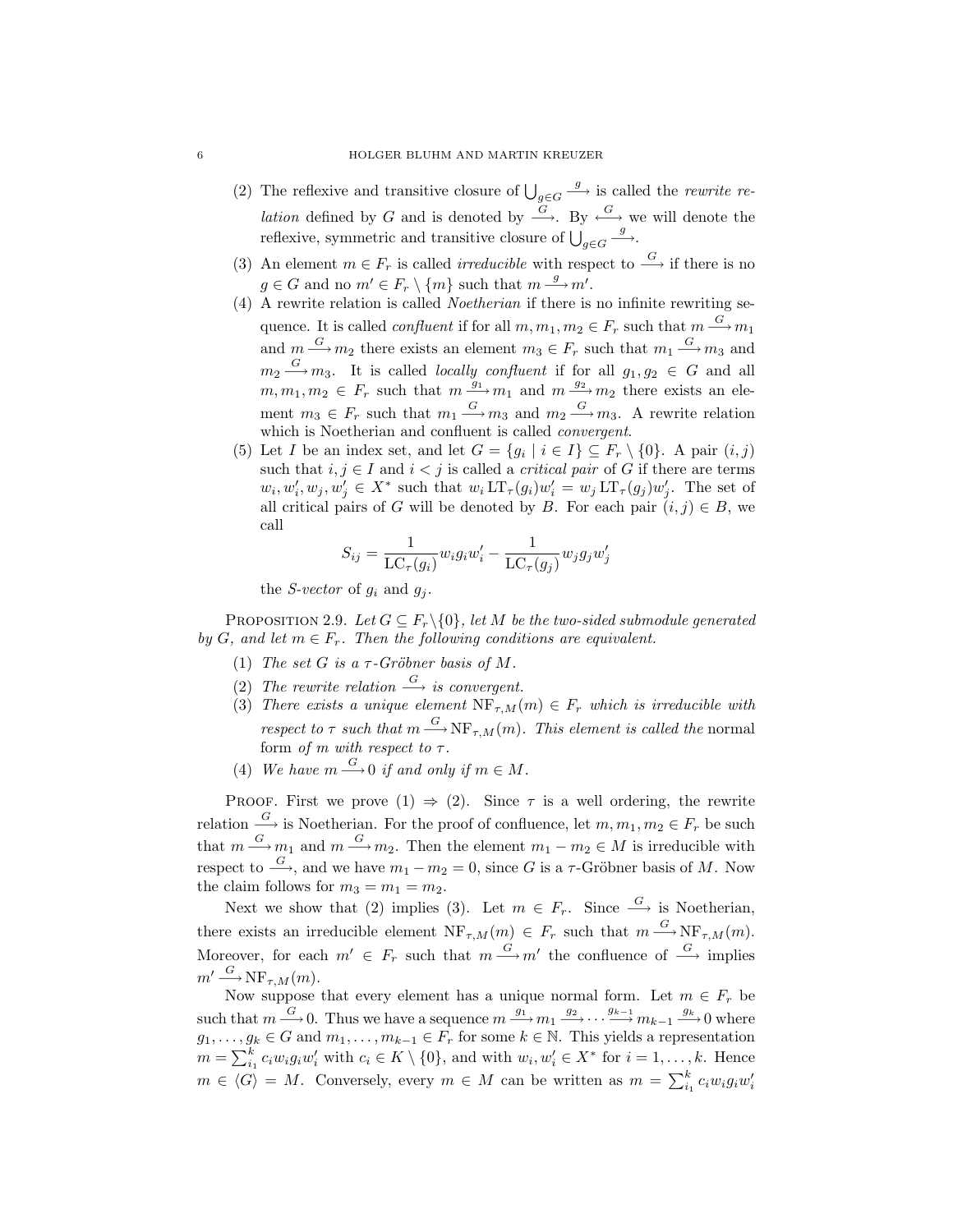inducing  $m \stackrel{\{g_1,\ldots,g_k\}}{\longrightarrow} 0$ . Now the claim follows from the uniqueness of  $NF_{\tau,M}(m)$ and from the fact that 0 is irreducible with respect to  $\frac{G}{\longrightarrow}$ .

Finally, we show the implication (4)  $\Rightarrow$  (1). So, let  $m \in F_r$ . Using (4), we get  $m \stackrel{G}{\longrightarrow} 0$ . Thus there are elements  $g_1, \ldots, g_k \in G$  and  $m_1, \ldots, m_{k-1} \in M$  such that  $m \xrightarrow{g_1} m_1 \xrightarrow{g_2} \cdots \xrightarrow{g_{k-1}} m_{k-1} \xrightarrow{g_k} 0$ . Since in each reduction step one term is replaced by smaller ones with respect to  $\tau$  and since the sequence finishes with 0, there has to be a point where the leading term of m is reduced. Therefore we have  $LT_{\tau}(m)$  =  $w_i \operatorname{LT}_{\tau}(g_i)w'_i$  for some  $i \in \{1, ..., k\}$ , and this shows  $\operatorname{LT}_{\tau}(m) \in \operatorname{LT}_{\tau}\{G\}$ .

At this point we can characterize Gröbner bases in the following way.

### THEOREM 2.10 (Buchberger's Criterion).

Let  $G = \{g_i \mid i \in I\}$  be a (countable) set of elements in  $F_r$  which generate a two-sided submodule  $M = \langle G \rangle$  of  $F_r$ , and let B be the set of critical pairs between elements of G. Then the set G is a  $\tau$ -Gröbner basis of M if and only if  $S_{ij} \stackrel{G}{\longrightarrow} 0$ for all  $(i, j) \in B$ .

PROOF. If G is a  $\tau$ -Gröbner basis of M then Proposition 2.9 yields  $m \stackrel{G}{\longrightarrow} 0$ for every  $m \in M$ . Since the S-vector  $S_{ij}$  is contained in M for all  $(i, j) \in B$ , this implies  $S_{ij} \stackrel{G}{\longrightarrow} 0$ .

Now suppose that  $S_{ij} \stackrel{G}{\longrightarrow} 0$  for every critical pair  $(i, j)$  of G. By Proposition 2.9, it suffices to show the convergence of  $\stackrel{G}{\longrightarrow}$ . Since  $\stackrel{G}{\longrightarrow}$  is already Noetherian, only the local confluence of  $\stackrel{G}{\longrightarrow}$  has to be proved. Let  $m, m_1, m_2 \in F_r$  and  $g_i, g_j \in G$ be such that  $m \xrightarrow{g_i} m_1$  and  $m \xrightarrow{g_j} m_2$ . Thus we have  $m_1 = m - c_i w_i g_i w'_i$  and  $m_2 = m - c_j w_j g_j w'_j$  for some  $c_i, c_j \in K \setminus \{0\}$  and  $w_i, w'_i, w_j, w'_j \in X^*$ . First suppose that  $w_i \, \mathrm{LT}_{\tau}(g_i) w'_i \neq w_j \, \mathrm{LT}_{\tau}(g_j) w'_j$ , w.l.o.g. let  $w_i \, \mathrm{LT}_{\tau}(g_i) w'_i >_{\tau} w_j \, \mathrm{LT}_{\tau}(g_j) w'_j$ . If  $w_j \,\mathrm{LT}_{\tau}(g_j)w'_j \notin \text{Supp}(w_ig_iw'_i)$  then we obtain an element  $m_3 = m - c_iw_ig_iw'_i$  $c_j w_j g_j w'_j$  such that  $m_1 \stackrel{g_j}{\longrightarrow} m_3$  and  $m_2 \stackrel{g_i}{\longrightarrow} m_3$ . In the other case, the element  $m_3 = m - c_i w_i g_i w'_i - (c_j - \frac{c c_i}{\text{LC}_{\tau}(g_j)}) w_j g_j w'_j$  where  $c \in K \setminus \{0\}$  is the coefficient of  $w_j \,\mathrm{LT}_{\tau}(g_j)w'_j$  in  $w_ig_iw'_i$  satisfies the reduction sequences  $m_1 \xrightarrow{g_j} m_3$  and  $m_2 \xrightarrow{g_i} m$  $c_i w_i g_i w'_i - c_j w_j g_j w'_j \stackrel{g_j}{\longrightarrow} m_3.$ 

Now suppose that  $w_i \mathop{\rm LT}\nolimits_{\tau}(g_i)w'_i = w_j \mathop{\rm LT}\nolimits_{\tau}(g_j)w'_j$ . Then we have  $m_2 - m_1 =$  $c_i w_i g_i w'_i - c_j w_j g_j w'_j = c_i L C_{\tau}(g_i) S_{ij}$ , and our assumption implies  $m_2 - m_1 \stackrel{G}{\longrightarrow} 0$ . Thus we obtain a reduction sequence  $m_2 - m_1 \xrightarrow{g_{i_1}} m_2 - m_1 - c_{i_1} w_{i_1} g_{i_1} w'_{i_1} =$  $f_1 \xrightarrow{g_{i_2}} \cdots \xrightarrow{g_{i_k}} f_k = 0$  with  $c_{i_j} \in K \setminus \{0\}$ , with  $w_{i_j}, w'_{i_j} \in X^*$  and with  $g_{i_j} \in G$ for  $j = 1, ..., k$ . In this situation we have  $c_{i_1} = c_2' - c_1'$  where  $c_1', c_2'$  are the coefficients of  $w_{i_1} \mathop{\rm LT}\nolimits_{\tau}(g_{i_1})w'_{i_1}$  in  $m_1$  and  $m_2$  respectively. Considering the reductions  $m_1 \stackrel{g_{i_1}}{\longrightarrow} m_1 - c'_1 w_{i_1} g_{i_1} w'_{i_1} = h_1$  and  $m_2 \stackrel{g_{i_1}}{\longrightarrow} m_2 - c'_2 w_{i_1} g_{i_1} w'_{i_1} = h'_1$ , we get  $f_1 = h'_1 - h_1$ . By induction on k, there exist elements  $h_k, h'_k \in M$  such that  $m_1 \stackrel{G}{\longrightarrow} h_k$ ,  $m_2 \stackrel{G}{\longrightarrow} h'_k$  and  $f_k = h'_k - h_k$ . Choosing  $m_3 = h_k = h'_k$  yields the confluence of  $\frac{G}{\longrightarrow}$  which concludes the proof.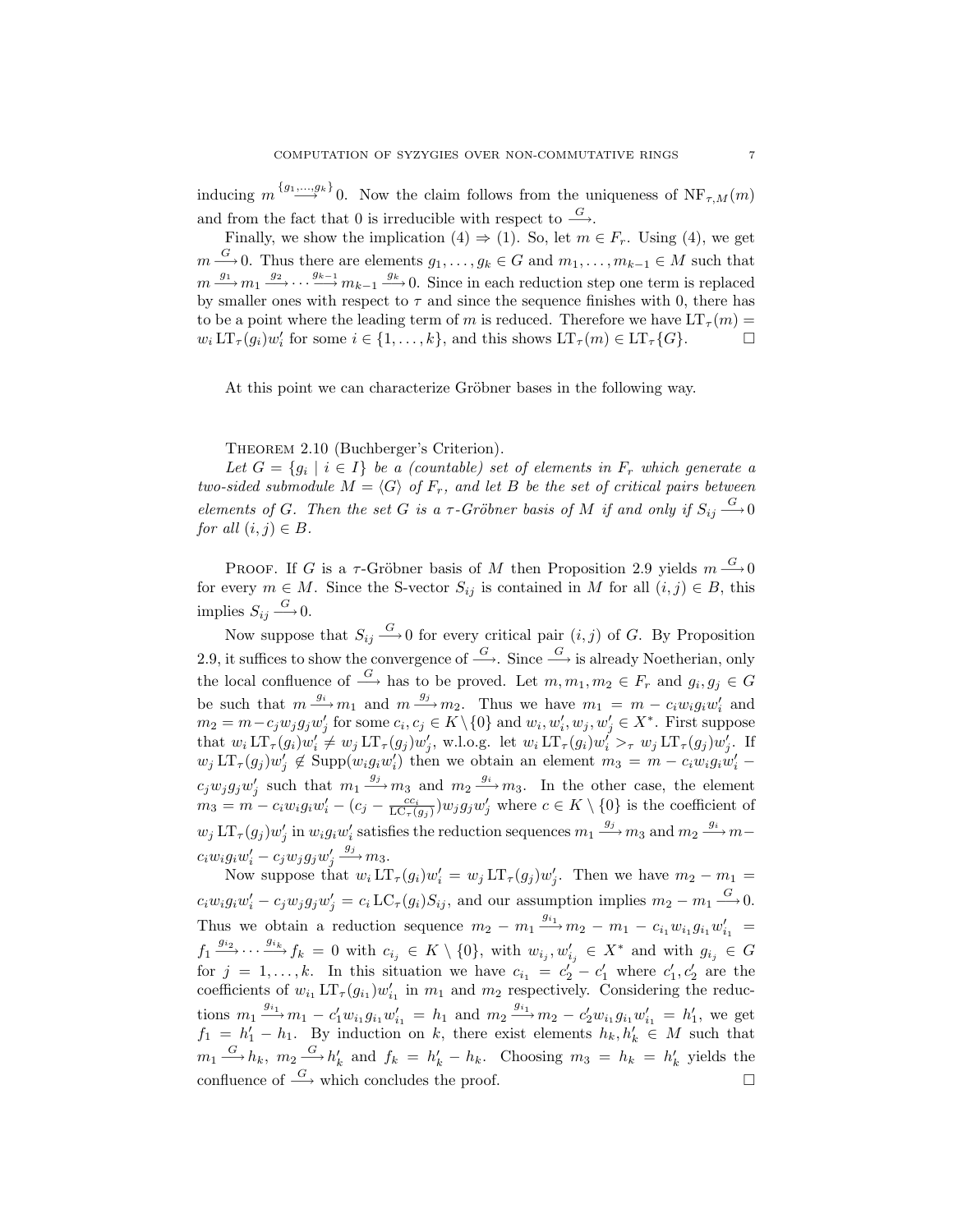This theorem enables us to formulate the following procedure for computing Gröbner bases of two-sided modules. Since these Gröbner bases need not be finite, we have to content ourselves with an enumerating procedure.

Corollary 2.11 (Buchberger's Procedure).

Let  $G = \{g_1, \ldots, g_s\} \subseteq F_r$  be a set of non-zero elements which generates a twosided submodule  $M \subseteq F_r$ , and let  $\mathcal{G} = (g_1, \ldots, g_s)$ . Consider the following sequence of instructions.

- (B1) Let B be the set of critical pairs of G and  $s' = s$ .
- (B2) If  $B = \emptyset$ , return G and stop. Otherwise choose a pair  $(i, j) \in B$  using a fair strategy and delete it from B.
- (B3) Compute the S-vector  $S_{ij}$  and its normal remainder  $NR_{\tau,\mathcal{G}}(S_{ij})$ . If the result is zero, continue with step (B2).
- (B4) Increase s' by one. Append  $g_{s'} = NR_{\tau,G}(S_{ij})$  to G, and append  $\{(i,s')\mid s' \in S_{\tau,G}(S_{ij})\}$  $1 \leq i \leq s'$  und  $(i, s')$  ist kritisches Paar} to B. Continue with step (B2).

This is a procedure which enumerates a tuple G of vectors forming a  $\tau$ -Gröbner basis of M. If M has a finite  $\tau$ -Gröbner basis, it stops after finitely many steps and the vectors of the resulting tuple G form a finite  $\tau$ -Gröbner basis of M.

Proof. We start by showing the correctness of the procedure. By Proposition 2.10, it suffices to show that, for every critical pair  $(i, j)$  which is appended to B at some point in the procedure, the corresponding S-vector reduces to zero. Let  $(i, j)$ be such a pair. Since we choose the next pair by a fair strategy in step (B2), the pair  $(i, j)$  is chosen at some point. Either the element  $NR_{\tau, \mathcal{G}}(S_{ij})$  is zero, or it is appended to  $G$  and the S-vector  $S_{ij}$  reduces to zero afterwards.

If there exits a finite  $\tau$ -Gröbner basis  $G = \{g'_1, \ldots, g'_k\}$  of M, and if G is the enumerated  $\tau$ -Gröbner basis of M then for each  $j \in \{1, ..., k\}$  the set G contains an element  $g_{i_j}$  such that  $LT_\tau(g'_j) = wLT_\tau(g_{i_j})w'$  with  $w, w' \in X^*$ . By this we obtain  $LT_{\tau}\{M\} = \{wLT_{\tau}(g'_j)w' \mid j \in \{1, ..., k\}, w, w' \in X^*\} \subseteq \{wLT_{\tau}(g_{i_j})w' \mid j \in \{1, ..., k\}\}$  $j\in\{1,\ldots,k\}, w,w'\in X^*\}\subseteq \{w\operatorname{LT}_\tau(g_i)w'\mid i\in\{1,\ldots,\max\{i_1,\ldots,i_k\}\}, w,w'\in X^*\}$  $X^*$ }  $\subseteq$  LT<sub> $\tau$ </sub> $\{M\}$ . Hence  $\{g_1, \ldots, g_{\text{max}}\{i_1, \ldots, i_k\}\}\$ forms a  $\tau$ -Gröbner basis of M, and therefore we have  $S_{ij} \stackrel{G}{\longrightarrow} 0$  for all  $(i, j) \in B$  after the procedure has appended the element  $g_{\max\{i_1,\dots,i_k\}}$  to  $\mathcal G$ . Thus the set B is no longer enlarged and the procedure stops after treating all pairs in  $B$ .

Our last topic in this section is to clarify the connection between the Gröbner basis theory for two-sided modules developed above and the usual Gröbner basis theory for two-sided ideals in  $K[X^*]$ .

PROPOSITION 2.12. Let  $\sigma$  be a term ordering on  $X^*$ , and let  $I \subseteq K[X^*]$  be a two-sided ideal. Furthermore, let N be the two-sided submodule  $N = \langle x_i e_1 - e_1 x_i |$  $i \in \{1, \ldots, n\}$  of  $F_1$ , and let  $\tau$  be the module term ordering  $\tau = \text{Pos} - \sigma$ .

- (1) The map  $\pi : F_1 \longrightarrow K[X^*]$  defined by  $\pi(e_1) = 1$  induces an isomorphism of two-sided  $K[X^*]$ -modules  $\bar{\pi}: F_1/N \stackrel{\sim}{\longrightarrow} K[X^*].$
- (2) Let  $I = \langle f_1, \ldots, f_s \rangle$ . Then we have  $\pi^{-1}(I) = N + \langle e_1 f_1, \ldots, e_1 f_s \rangle$ .
- (3) Let G be a  $\tau$ -Gröbner basis of  $\pi^{-1}(I)$ . Then the set  $\pi(G) \setminus \{0\}$  is a  $\sigma$ - $Gr\ddot{o}bner$  basis of  $I$ .

PROOF. To prove (1), we observe that the map  $\pi$  is a homomorphism of twosided modules (see Proposition 2.2). Since  $\pi$  is obviously surjective and since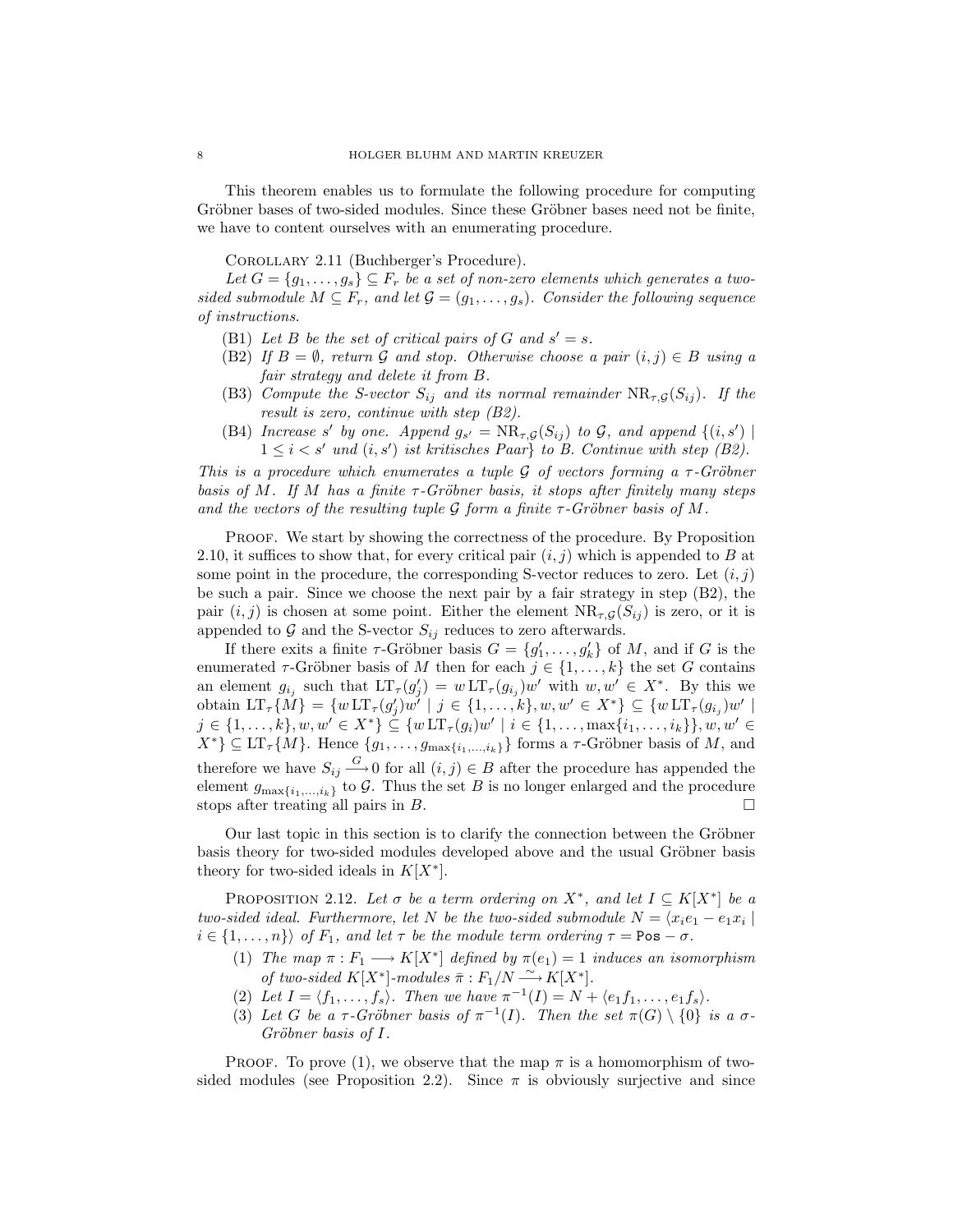$\text{Ker}(\pi) \supseteq N$ , it suffices to show  $\text{Ker}(\pi) \subseteq N$ . Let  $m \in \text{Ker}(\pi) \setminus N$  be such that m has minimal leading term with respect to  $\tau$ . We write  $m = \sum_{i=1}^{N} w_i e_1 w'_i$ with  $c_i \in K \setminus \{0\}$ , and with  $w_i, w'_i \in X^*$  for  $i = 1, \ldots, l$ . W.l.o.g. let  $w_1 e_1 w'_1$  be where  $t_i \in K \setminus \{0\}$ , and with  $w_i, w_i \in K$  for  $i = 1, ..., i$ . Whole is  $w_1t_1w_1$  be the leading term of m with respect to  $\tau$ . Since we have  $\pi(m) = \sum_{i=1}^l w_i w_i' = 0$ , there exists an index  $j \in \{2, ..., l\}$  such that  $w_1w'_1 = w_jw'_j$ . Thus  $m' = m$  $c_1w_1e_1w'_1+c_1w_je_1w'_j$  is also an element of  $\text{Ker}(\pi)$ , but is not contained in N, since we have  $c_1w_1e_1w'_1 - c_1w_je_1w'_j \in N$ . This contradicts the choice of m, since  $LT_{\tau}(m') <_{\tau} LT_{\tau}(m).$ 

Next we prove (2). By (1) we know that  $\text{Ker}(\pi) = N$ , and therefore we get  $\pi(N + \langle e_1f_1, \ldots, e_1f_s \rangle) = \pi(\langle e_1f_1, \ldots, e_1f_s \rangle) \subseteq I$ . To show the other inclusion,  $\pi(N + \langle e_1 j_1, \ldots, e_1 j_s \rangle) = \pi(\langle e_1 j_1, \ldots, e_1 j_s \rangle) \subseteq I$ <br>let  $m \in \pi^{-1}(I)$ . Then we can write  $\pi(m) = \sum_{i=1}^s$  $\frac{1}{\sqrt{2}}$  $j \in \mathbb{N}$   $c_{ij} w_{ij} f_i w'_{ij}$  with  $c_{ij} \in K$ , and with  $w_{ij}, w'_{ij} \in X^*$  for  $i = 1, \ldots, s$  and for all  $j \in \mathbb{N}$  where all but finitely many of the elements  $c_{ij}$  are zero. Then the kernel of  $\pi$  contains the element  $m - \sum_{i=1}^s \sum_{j \in \mathbb{N}} c_{ij} w_{ij} e_1 f_i w'_{ij}$ . Now we conclude  $m \in \sum_{i=1}^s \sum_{j \in \mathbb{N}} c_{ij} w_{ij} e_1 f_i w'_{ij} + N \subseteq$  $\frac{10}{10}$ the elements  $c_{ij}$  are zero. Then the kerner of  $j \in \mathbb{N}$   $c_{ij}w_{ij}e_1f_iw'_{ij}$ . Now we conclude  $m \in \sum_{i=1}^{s}$  $\overline{C}$  $j \in \mathbb{N}$   $c_{ij} w_{ij} e_1 f_i w'_{ij} + N \subseteq$  $\langle e_1f_1, \ldots, e_1f_s \rangle + N.$ 

For the proof of (3), we first show that we have  $LT_{\sigma}(\pi(m)) = \pi(LT_{\tau}(m))$  for every  $m \in F_1 \setminus \{0\}$ . Let  $m \in F_1 \setminus \{0\}$ , and let  $w_1 e_1 w'_1$  be the leading term of m with respect to  $\tau$ . For every term  $t \in \text{Supp}(\pi(m))$  such that  $t \neq w_1w'_1$  there exists a term  $w_2e_1w_2' \in \text{Supp}(m)$  having the image  $\pi(w_2e_1w_2') = t$ . Then the fact that we have  $\tau = \text{Pos} - \sigma$  implies  $\pi(\text{LT}_{\tau}(m)) = w_1 w_1' >_{\sigma} w_2 w_2' = t$ .

Now let G be a  $\tau$ -Gröbner basis of  $\pi^{-1}(I)$ , and let  $f \in I \setminus \{0\}$ . Again we write  $f = \sum_{i=1}^{s} \sum_{j \in \mathbb{N}} c_{ij} w_{ij} f_i w'_{ij}$ . Then the element  $\tilde{f} = \sum_{i=1}^{s} \sum_{j \in \mathbb{N}} c_{ij} w_{ij} e_1 f_i w'_{ij}$ is contained in  $\langle e_1 f_1, \ldots, e_1 f_s \rangle$  and satisfies  $\pi(\tilde{f}) = f$ . Since we have  $w_{ij} e_1$  $e_1w_{ij} \in N$ , we obtain another element  $\overline{f} = \sum_{i=1}^s \sum_{j \in \mathbb{N}} c_{ij} e_1 w_{ij} f_i w'_{ij} \in \pi^{-1}(I)$ . Here we let  $e_1\overline{w}$  be the leading term of  $\overline{f}$  with respect to  $\tau$ . Since G is a  $\tau$ -Gröbner basis of  $\pi^{-1}(I)$ , there exist elements  $g \in G$  and  $w, w' \in X^*$  such that  $LT_{\tau}(\overline{f}) =$  $w L T_{\tau}(g) w'$ . This yields  $w = 1$  and  $L T_{\tau}(g) = e_1 w''$  for some  $w'' \in X^*$ . Hence we have  $e_1\overline{w} = e_1w''w'$  and  $LT_{\sigma}(f) = LT_{\sigma}(\pi(\overline{f})) = \pi(LT_{\tau}(\overline{f})) = w''w' = \pi(LT_{\tau}(g))w'$  $= L\Gamma_{\sigma}(\pi(g))w'$ . Now the claim follows from  $\pi(g) \in \pi(G) \setminus \{0\}.$ 

### 3. Elimination and Component Elimination Modules

In the following we let L be a subset of  $\{1, \ldots, r\}$ , and we let  $\hat{F}_r$  denote the free two-sided  $K[X^*]$ -module generated by  $\{e_i \mid i \in \{1, ..., r\} \setminus L\}.$ 

DEFINITION 3.1. Let  $M \subseteq F_r$  be a two-sided submodule. A module term ordering  $\tau$  on  $\mathbb{T}(F_r)$  is called a *component elimination ordering* for L if every element  $m \in F_r \setminus \{0\}$  such that  $LT_\tau(m) \in \widehat{F}_r$  is contained in  $\widehat{F}_r$ .

The two-sided submodule  $M \cap \widehat{F}_r$  of  $\widehat{F}_r$  is called the *component elimination* module of M with respect to L.

EXAMPLE 3.2. Let  $i \in \{1, \ldots, r\}$ , and let  $L = \{1, \ldots, i\}$ . If To is a term ordering on  $X^*$  then the module ordering  $\tau =$  PosTo is a component elimination ordering for L. Namely, let  $m \in F_r \setminus \{0\}$  be such that  $LT_\tau(M) = w_1 e_j w_1' \in \widehat{F}_r$ . Then every term  $t = w_2 e_k w_2' \in \text{Supp}(m)$  satisfies  $t \leq_\tau \text{LT}_{\tau}(m)$ . This implies  $k \geq j$ , and we conclude that  $t \in \widehat{F}_r$  and  $m \in \widehat{F}_r$ .

The following theorem shows how one can compute component elimination modules. In fact, it yields a Gröbner basis with respect to the restriction to  $\overline{F}_r$  of the given component elimination ordering.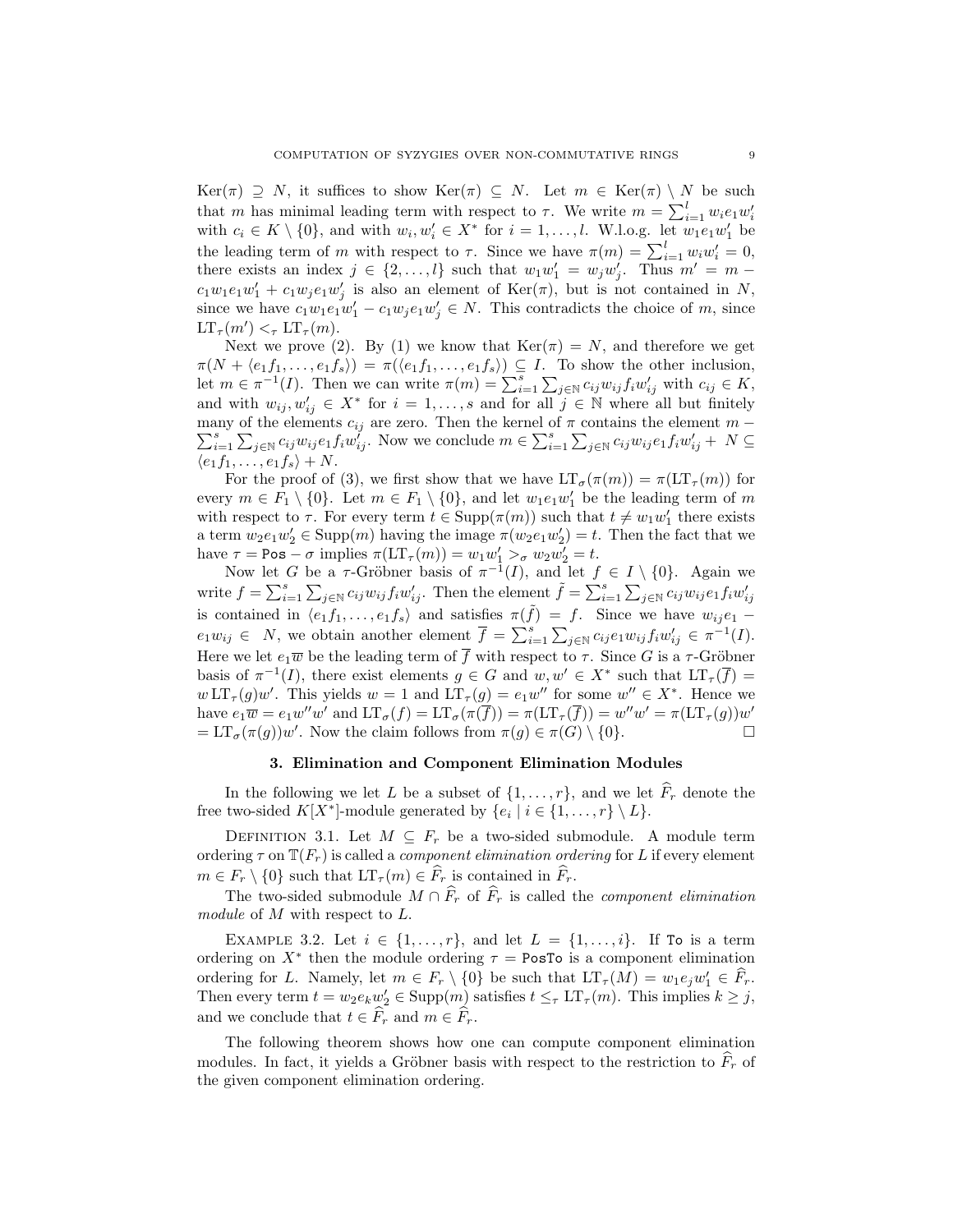THEOREM 3.3 (Computation of Component Elimination Modules).

Let M be a two-sided submodule of  $F_r$ , let  $L \subseteq \{1, \ldots, r\}$ , and let  $\tau$  be a component elimination ordering for L. Furthermore, let G be a  $\tau$ -Gröbner basis of M, and let  $\hat{\tau}$  be the restriction of  $\tau$  to  $\mathbb{T}(\widehat{F}_r)$ . Then the set  $\widehat{G} = G \cap \widehat{F}_r$  is a  $\widehat{\tau}$ -Gröbner basis of  $M \cap \widehat{F}_r$ .

PROOF. Let  $m \in (M \cap \widehat{F}_r) \setminus \{0\}$ . Then we have  $LT_{\widehat{\tau}} (m) = LT_{\tau} (m) \in LT_{\tau} \{M\}$ because  $\hat{\tau}$  is the restriction of  $\tau$ . Since G is a  $\tau$ -Gröbner basis of M, there exists an element  $g \in G$  such that  $LT_{\hat{\tau}}(m) = w LT_{\tau}(g)w'$  for some  $w, w' \in X^*$ . But then we have  $LT_{\tau}(g) \in \widehat{F}_r$ , and the assumption that  $\tau$  is a component elimination ordering for L yields  $g \in \widehat{F}_r$ , i.e.  $g \in \widehat{G} = G \cap \widehat{F}_r$ . Now the fact that  $LT_\tau(g) = LT_{\widehat{\tau}}(g)$ concludes the proof.  $\hfill \square$ 

Generalizing the methods and results of M. Caboara and C. Traverso, we first show how one can compute the intersection of two two-sided submodules of  $F_r$ using component elimination. In the following let  $F_{2r}$  denote the free two-sided  $K[X^*]$ -module with canonical basis  $\{e_1, \ldots, e_r, e_{r+1}, \ldots, e_{2r}\}.$ 

PROPOSITION 3.4 (Intersection of Submodules).

Let M and N be two-sided submodules of  $F_r$ , let  $\{g_1, \ldots, g_s\}$  be a system of generators of M, and let  $\{h_1, \ldots, h_t\}$  be a system of generators of N. For every  $m \in F_r$ , let  $\overline{m}$  denote the corresponding element in  $F_{2r}$ . Finally, for every  $h_k = \sum_{i=1}^r \sum_{j \in \mathbb{N}} c_{ij} w_{ij} e_i w'_{ij}$  let  $h'_k = \sum_{i=1}^r \sum_{j \in \mathbb{N}} c_{ij} w_{ij} e_{r+i} w'_{ij}$ , and let V be the two- $\stackrel{r}{\cdot}$ *i*en  $c_{ij}$ *w<sub>ij</sub>*e<sub>i</sub>*w*'<sub>ij</sub> let  $h'_{k} = \sum_{i=1}^{r}$  $\frac{y}{\sqrt{2}}$  $j \in \mathbb{N}$   $c_{ij}w_{ij}e_{r+i}w'_{ij}$ , and let V be the twosided submodule of  $F_{2r}$  generated by  $\{\overline{g}_1,\ldots,\overline{g}_s,\overline{h}_1 - h'_1,\ldots,\overline{h}_t - h'_t\}$ . Then we have

$$
V \cap \langle e_{r+1}, \dots, e_{2r} \rangle \cong M \cap N.
$$

PROOF. We consider the homomorphism  $\psi : \hat{F}_{2r} = \langle e_{r+1}, \ldots, e_{2r} \rangle \longrightarrow F_r$ defined by  $\psi(e_{r+i}) = e_i$  for  $i = 1, \ldots, r$ . The restriction  $\varphi$  of  $\psi$  to  $V \cap \widehat{F}_{2r}$  is obviously an injective homomorphism. Therefore it remains to show that  $\text{Im}(\varphi) = M \odot N$ . For event  $m \in M \odot N$  we see write  $\overline{m} \sum_{k=1}^{s} \sum_{k=1}^{s} h_{k} u_{k} \overline{a} u'_{k}$  but also  $M \cap N$ . For every  $m \in M \cap N$  we can write  $\overline{m} = \sum_{i=1}^{s} \sum_{j \in \mathbb{N}} b_{ij} v_{ij} \overline{g}_i v'_{ij}$ , but also  $\overline{m} = \sum_{i=1}^t$  $\overline{ }$  $j \in \mathbb{N} c_{ij} w_{ij} \overline{h}_i w'_{ij}$  with  $b_{ij}, c_{kj} \in K$ , and with  $v_{ij}, v'_{ij}, w_{kj}, w'_{kj} \in X^*$ for  $i = 1, \ldots, s$ , for  $k = 1, \ldots, t$  and for all  $j \in \mathbb{N}$  where all but finitely many of the  $b_{ij}$  and  $c_{kj}$  are zero. From this we get  $\overline{m} \in V$  and the element  $m' =$  $i=1$  $\tilde{\cdot}$  $j \in \mathbb{R}$   $c_{ij} w_{ij} h'_i w'_{ij} \in \widehat{F}_{2r}$  such that  $m' = \sum_{i=1}^{k}$  $i=1$  $\overline{ }$  $\sum_{j\in\mathbb{N}}c_{ij}w_{ij}h'_iw'_j \in \widehat{F}_{2r}$  such that  $m' = \sum_{i=1}^t\sum_{j\in\mathbb{N}}c_{ij}w_{ij}(h'_i - \overline{h}_i)w'_{ij} +$  $\sum_{\tau \in \mathcal{L}}^{n}$  $\sum_{i=1}^t \sum_{j \in \mathbb{N}} c_{ij} w_{ij} \overline{h}_i w'_{ij} \in V$ . Thus we found an element  $m' \in V \cap \widehat{F}_{2r}$  satisfying  $\varphi(m') = m$ .  $\overline{ }$ 

Conversely, let  $\overline{m} \in V \cap \widehat{F}_{2r}$ , i.e. we have  $\overline{m} = \sum_{i=1}^{s}$ onversely, let  $\overline{m} \in V \cap \widehat{F}_{2r}$ , i.e. we have  $\overline{m} = \sum_{i=1}^{s} \sum_{j \in \mathbb{N}} b_{ij} v_{ij} \overline{g}_i v'_{ij} + \sum_{j=1}^{s} \sum_{j=1}^{s} b_{ij} v_{ij} \overline{g}_j v'_{ij}$  $\sum_{i=1}^{t}$  $\sum_{i=1}^t \sum_{j\in\mathbb{N}} c_{ij} w_{ij} (\overline{h}_i - h'_i) w'_{ij}$ . Applying  $\varphi$  yields  $\varphi(\overline{m}) = \sum_{i=1}^s \sum_{j\in\mathbb{N}} b_{ij} v_{ij} g_i v'_{ij}$ and we get  $\varphi(\overline{m}) \in M$ . Furthermore, since  $\overline{m}$  is contained in  $\widehat{F}_{2r}$ , we also have  $\sum_{i=1}^s\sum_{j\in\mathbb{N}}b_{ij}v_{ij}\overline{g}_iv'_{ij} + \sum_{i=1}^t\sum_{j\in\mathbb{N}}c_{ij}w_{ij}\overline{h}_iw'_{ij} = 0$ . Consequently, this implies  $\mathcal{L} i=1 \; \mathcal{L} j \in \mathbb{N} \; ^{0ij} \ \mathcal{L} \{\overline{m}\} \; = \; -\sum_{i}^{t}$  $i=1$  $\overset{9}{\phantom{.}}{}^{i}$  $j \in \mathbb{N}$  c<sub>ij</sub>w<sub>ij</sub>h<sub>i</sub>w'<sub>ij</sub> ∈ N. Altogether, we conclude that Im( $\varphi$ ) =  $M \cap N$  and obtain the claim.

Another application is the computation of two-sided syzygies of a tuple of vectors. More precisely, we want to compute the two-sided syzygy module which is defined as follows.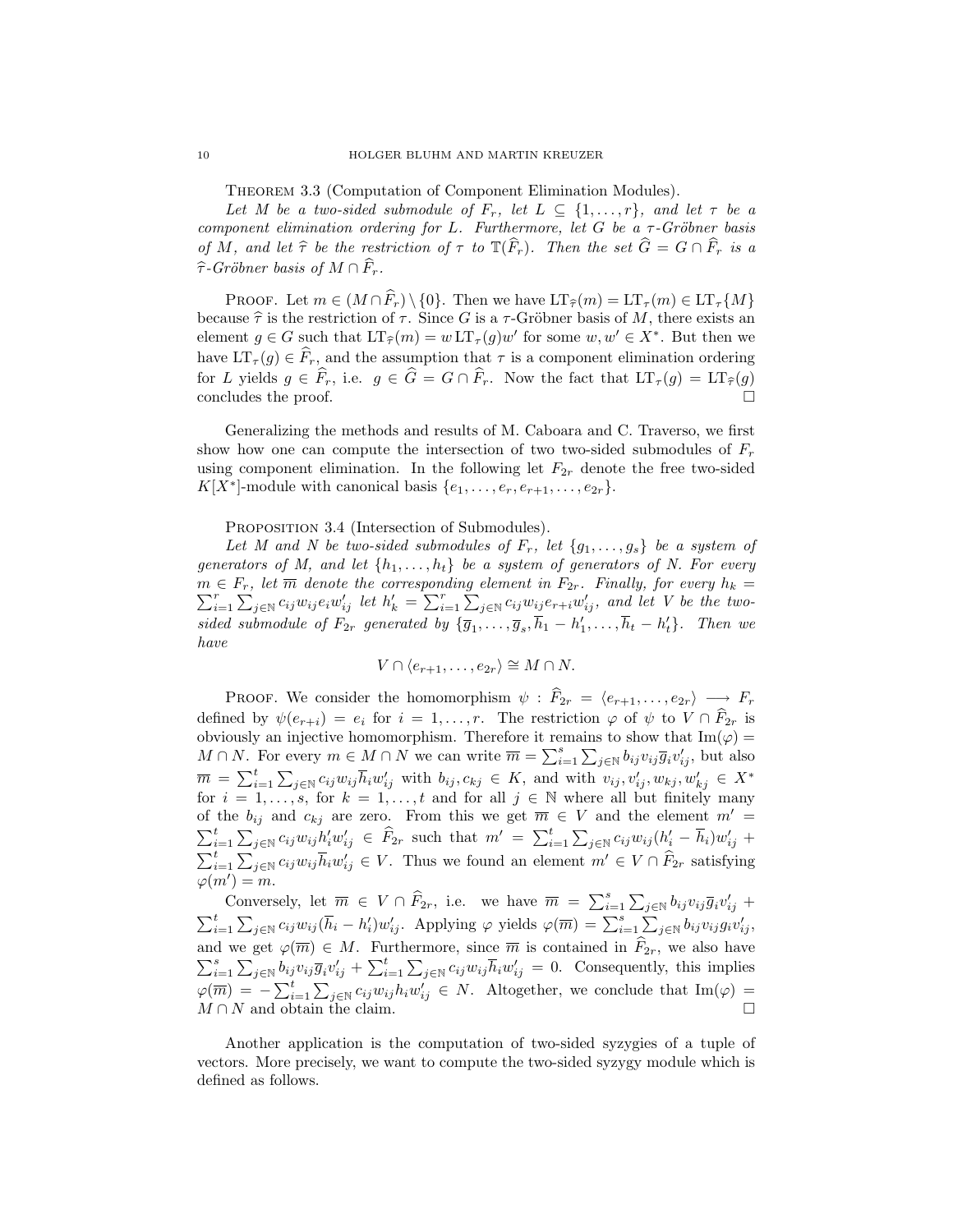DEFINITION 3.5. Let  $F_s$  be the free two-sided  $K[X^*]$ -module generated by  $\{\varepsilon_1,\ldots,\varepsilon_s\}$ , and let  $\mathcal{G} = (g_1,\ldots,g_s)$  be a tuple of vectors of  $F_r$ . The *(two-sided)* syzygy module of G is defined as the kernel of the homomorphism  $\lambda: F_s \longrightarrow F_r$ given by  $\varepsilon_i \mapsto g_i$  for  $i = 1, ..., s$ . We will denote it by Syz $(\mathcal{G})$ .

The computation of two-sided syzygy modules is based on the following proposition. Let  $F_{r+s}$  be the free two-sided  $K[X^*]$ -module generated by  $\{e_1, \ldots, e_{r+s}\}.$ 

PROPOSITION 3.6. Let  $G = \{g_1, \ldots, g_s\} \subseteq F_r \setminus \{0\}$ , let  $\mathcal{G} = (g_1, \ldots, g_s)$ , and for every  $m \in F_r$  let  $\overline{m}$  denote the corresponding element in  $F_{r+s}$ . Let U be the two-sided submodule of  $F_{r+s}$  generated by  ${\overline{g_1 - e_{r+1}, \ldots, \overline{g}_s - e_{r+s}}}$ . Then we have

$$
U \cap \langle e_{r+1}, \ldots, e_{r+s} \rangle \cong \mathrm{Syz}(\mathcal{G}).
$$

PROOF. We consider the homomorphism  $\psi : \widehat{F}_{r+s} = \langle e_{r+1}, \ldots, e_{r+s} \rangle \longrightarrow F_s$ given by  $e_{r+i} \mapsto \varepsilon_i$  for  $i = 1, \ldots, s$ . Again we obtain an injective homomorphism  $\varphi$ by restricting  $\psi$  to  $U \cap \widehat{F}_{r+s}$ . Therefore it suffices to prove that  $\text{Im}(\varphi) = \text{Syz}(\mathcal{G})$ . by restricting  $\psi$  to  $U \cap r_{r+s}$ . Therefore it sumess to prove that  $\text{Im}(\varphi) = \text{Syz}(\varphi)$ .<br>Let  $m = \sum_{i=1}^{s} \sum_{j \in \mathbb{N}} c_{ij} w_{ij} \varepsilon_i w'_{ij}$  be an element of  $\text{Syz}(\mathcal{G})$  with  $c_{ij} \in K$ , and with  $w_{ij}, w'_{ij} \in X^*$  for  $i = 1, ..., s$  and for all  $j \in \mathbb{N}$  where all but finitely many of the elements  $c_{ij}$  are zero. Then the element  $\overline{m} = \sum_{i=1}^{s} \sum_{j \in \mathbb{N}} c_{ij} w_{ij} e_{r+i} w'_{ij} =$  $i=1$  $\overline{ }$  $\sum_{j\in \mathbb{N}} c_{ij}w_{ij}\overline{g}_iw'_{ij} - \sum_{i=1}^s$  $\overline{\phantom{a}}$  $j \in \mathbb{N} c_{ij} w_{ij} (\overline{g} - e_{r+i}) w'_{ij}$  is contained in  $U \cap \widehat{F}_{r+s}$ , and it satisfies  $\varphi(\overline{m}) = m$ .  $\overline{ }$ 

Now let  $U \cap \hat{F}_{r+s}$  contain the element  $\overline{m} = \sum_{i=1}^{s}$ Now let  $U \cap \widehat{F}_{r+s}$  contain the element  $\overline{m} = \sum_{i=1}^{s} \sum_{j \in \mathbb{N}} c_{ij} w_{ij} e_{r+i} w'_{ij}$ . Then<br>we have  $\lambda(\varphi(\overline{m})) = \sum_{i=1}^{s} \sum_{j \in \mathbb{N}} c_{ij} w_{ij} \overline{g}_i w'_{ij} = \sum_{i=1}^{s} \sum_{j \in \mathbb{N}} c_{ij} w_{ij} (\overline{g} - e_{r+i}) w'_{ij}$  +  $\overset{an}{\rightharpoondown}$  $\sum_{j \in \mathbb{N}} c_{ij} w_{ij} \overline{g}_i w'_{ij} = \sum_{i=1}^s$  $i=1$  $\frac{1}{\sqrt{ }}$ we have  $\lambda(\varphi(\overline{m})) = \sum_{i=1}^{s} \sum_{j \in \mathbb{N}} c_{ij} w_{ij} \overline{g}_i w'_{ij} = \sum_{i=1}^{s} \sum_{j \in \mathbb{N}} c_{ij} w_{ij} (\overline{g} - e_{r+i}) w'_{ij} +$  $i=1$  $\overline{\mathbf{C}}$  $j \in \mathbb{N}$   $c_{ij}w_{ij}e_{r+i}w'_{ij} \in U$ . Moreover, none of the free generators  $e_{r+1}, \ldots, e_{r+s}$ appears in the representation of  $\lambda(\varphi(\overline{m}))$ . Since U is generated by the elements  ${\overline{g_1} - e_{r+1}, \ldots, \overline{g}_s - e_{r+s}}$ , this implies  $\lambda(\varphi(\overline{m})) = 0$ . Hence we get  $\varphi(\overline{m}) \in Syz(\mathcal{G})$ . ¤

Using the result of the above proposition, we are able to formulate the following procedure for the computation of the syzygy module of a tuple of vectors in  $F_r$ .

THEOREM 3.7 (Computation of Two-Sided Syzygy Modules over  $K[X^*]$ ).

Let  $G = \{g_1, \ldots, g_s\} \subseteq F_r \setminus \{0\}$  and let  $\mathcal{G} = (g_1, \ldots, g_s)$ . Let  $\varphi : F_{r+s} \longrightarrow F_s$ be the homomorphism defined by  $e_{r+i} \mapsto \varepsilon_i$  for  $i = 1, \ldots, s$ , and for every  $m \in F_r$ let  $\overline{m}$  denote the corresponding element in  $F_{r+s}$ . Consider the following sequence of instructions.

- (1) Choose a component elimination ordering  $\tau$  for  $L = \{1, \ldots, r\}$  on  $\mathbb{T}(F_{r+s})$ .
- (2) Compute a  $\tau$ -Gröbner basis G of the two-sided submodule  $U = \langle \overline{g}_1$  $e_{r+1}, \ldots, \overline{g}_s - e_{r+s}$  of  $F_{r+s}$ .
- (3) Compute  $\widehat{G} = G \cap \widehat{F}_{r+s}$ . Return  $\varphi(\widehat{G})$  and stop.

This is a procedure which enumerates a  $\hat{\tau}$ -Gröbner basis of the two-sided syzygy module Syz(G) of G where  $\hat{\tau}$  is the restriction of  $\tau$  to  $\mathbb{T}(F_{r+s})$ .

PROOF. By Proposition 3.6, the two-sided module  $U \cap \widehat{F}_{r+s}$  is isomorphic to  $Syz(\mathcal{G})$ . Since  $U \cap \overline{F}_{r+s}$  is also the component elimination module of U with respect to L, Theorem 3.3 implies that the set  $\hat{G}$  computed in step (3) of the procedure forms a  $\hat{\tau}$ -Gröbner basis of  $U \cap \hat{F}_{r+s}$ , i.e. the set  $\varphi(\hat{G})$  is a  $\hat{\tau}$ -Gröbner basis of  $Syz(\mathcal{G})$ .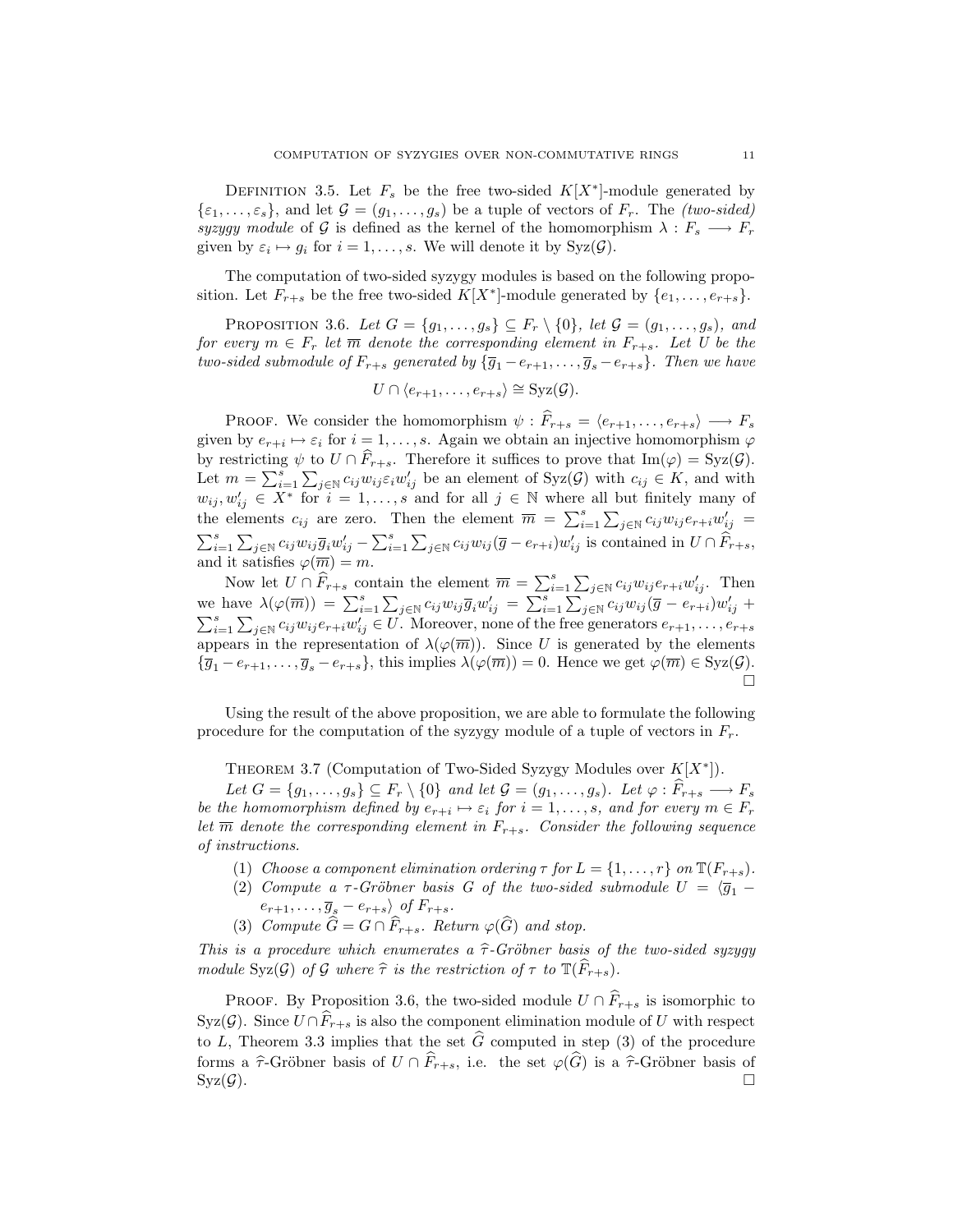Combining the results of Proposition 3.4 and of Proposition 3.6, we obtain a procedure for computing the intersection of two syzygy modules based on the following proposition.

PROPOSITION 3.8. Let  $\mathcal{G} = (g_1, \ldots, g_s)$ ,  $\mathcal{H} = (h_1, \ldots, h_s) \in F_r^s$ , and for every  $m \in F_r$  let  $\overline{m}$  denote the corresponding element in  $F_{2r+2s}$ . Furthermore, for every  $h_i = \sum_{i=1}^r \sum_{j \in \mathbb{N}} c_{ij} w_{ij} e_i w'_{ij}$  let  $h' = \sum_{i=1}^r \sum_{j \in \mathbb{N}} c_{ij} w_{ij} e_{r+i} w'_{ij} \in F_{2r+2s}$ , and let U be the two-sided submodule of  $F_{2r+2s}$  generated by  $\{\overline{g}_1 - e_{2r+1}, \ldots, \overline{g}_s - e_{2r+s}, h_1'$  $e_{2r+1} - e_{2r+s+1}, \ldots, h_s' - e_{2r+s} - e_{2r+2s}$ . Then we have

 $U \cap \langle e_{2r+s+1}, \ldots, e_{2r+2s} \rangle \cong \mathrm{Syz}(\mathcal{G}) \cap \mathrm{Syz}(\mathcal{H}).$ 

PROOF. We let  $\widehat{F}_{2r+2s} = \langle e_{2r+s+1}, \ldots, e_{2r+2s} \rangle$  and consider the homomorphism  $\psi : \widehat{F}_{2r+2s} \longrightarrow F_s$  given by  $e_{2r+s+i} \mapsto \varepsilon_i$  for  $i=1,\ldots,s$ . We will show that  $Syz(\mathcal{G}) \cap Syz(\mathcal{H})$  equals the image of  $\varphi$  where  $\varphi$  is the restriction of  $\psi$  to  $U \cap \widehat{F}_{2r+2s}$ . Since  $\varphi$  is obviously an injective homomorphism, this fact will conclude the proof.<br>First let  $w = \sum_{n=1}^{s} \sum_{n=1}^{s} w_n z_n w_n'$  be so almost of  $S_{\text{rec}}(2) \cap S_{\text{rec}}(1)$  with

First let  $m = \sum_{i=1}^s \sum_{j \in \mathbb{N}} c_{ij} w_{ij} \varepsilon_i w'_{ij}$  be an element of  $Syz(\mathcal{G}) \cap Syz(\mathcal{H})$  with  $c_{ij} \in K$ , and with  $w_{ij}, w'_{ij} \in X^*$  for  $i = 1, ..., s$  and for all  $j \in \mathbb{N}$  where all but finitely many of the  $c_{ij}$  are zero. The element  $m' = \sum_{i=1}^{s} \sum_{j \in \mathbb{N}} c_{ij} w_{ij} e_{2r+s+i} w'_{ij}$ is contained in  $\widehat{F}_{2r+2s}$  and satisfies  $\varphi(m') = m$ . Moreover, we can write m' as is contained in  $r_{2r+2s}$  and satisfies  $\varphi(m) = m$ . Moreover, we can write m as<br>  $m' = \sum_{i=1}^{s} \sum_{j \in \mathbb{N}} c_{ij} w_{ij} (h'_i - e_{2r+i}) w'_{ij} - \sum_{i=1}^{s} \sum_{j \in \mathbb{N}} c_{ij} w_{ij} (h'_i - e_{2r+i} - e_{2r+s+i}) w'_{ij}$ <br>
where the second summand is an e where the second summand is an element of U. Since we have  $m \in \text{Syz}(\mathcal{G}) \cap \text{Syz}(\mathcal{H})$ ,<br>the first summand is equal to  $\sum_{i=1}^{s} \sum_{j \in \mathbb{N}} c_{ij} w_{ij} (\overline{g}_i - e_{2r+i}) w'_{ij} \in U$ . Hence m' is already contained in U.  $\overline{ }$ 

Now we let  $m = \sum_{i=1}^{s}$  $\sum_{j\in\mathbb{N}} c_{ij}w_{ij}e_{2r+s+i}w'_{ij}$  be an element of  $U\cap \widehat{F}_{2r+2s}$ . The Now we let  $m = \sum_{i=1}^s \sum_{j \in \mathbb{N}} c_{ij} w_{ij} c_{2r+s+i} w_{ij}$  be an element of  $\sigma + r_{2r+2s}$ . The<br>above equation yields  $\sum_{i=1}^s \sum_{j \in \mathbb{N}} c_{ij} w_{ij} (h'_i - e_{2r+i}) w'_{ij} \in U$ . Using the fact that U above equation yields  $\sum_{i=1}^s \sum_{j \in \mathbb{N}} c_{ij} w_{ij} (h_i - e_{2r+i}) w_{ij} \in C$ . Using the fact that  $C$  contains the element  $\sum_{i=1}^s \sum_{j \in \mathbb{N}} c_{ij} w_{ij} (\bar{g}_i - e_{2r+i}) w_{ij}$ , we get  $\sum_{i=1}^s \sum_{j \in \mathbb{N}} c_{ij} w_{ij} (h_i - h_i)$  $\overline{g}_i$ ) $w'_{ij} \in U$ . Since none of the generators  $e_{2r+1}, \ldots, e_{2r+2s}$  appears in this sum,  $y_i$ ,  $w_{ij} \in U$ . Since none of the generators  $e_{2r+1}, \ldots, e_{2r+2s}$  appears in this sum,<br>we must have  $\sum_{i=1}^s \sum_{j \in \mathbb{N}} c_{ij} w_{ij} (h'_i - \overline{g}_i) w'_{ij} = 0$ , i.e.  $\sum_{i=1}^s \sum_{j \in \mathbb{N}} c_{ij} w_{ij} h'_i w'_{ij} =$ <br> $\sum_{i=1}^s \sum_{j \in \mathbb$  $\sum_{i=1}^s \sum_{j\in\mathbb{N}} c_{ij} w_{ij} \overline{g}_i w'_{ij}$ . Now, from the facts that we have  $g_i \in \langle e_1, \ldots, e_r \rangle$  and  $h'_i \in \langle e_{r+1}, \ldots, e_{2r} \rangle$  for  $i = 1, \ldots, s$ , it follows that both sums are zero. Hence the image of m under  $\varphi$  is a two-sided syzygy of G and of H.

In the same way as in Theorem 3.7, we obtain a procedure for computing the module of two-sided syzygies of tuples of polynomials instead of vectors. For this purpose we need a condition equivalent to Proposition 3.6.

PROPOSITION 3.9. Let  $G = \{g_1, \ldots, g_s\} \subseteq K[X^*] \setminus \{0\}$ , let  $\mathcal{G} = (g_1, \ldots, g_s)$ , and let U be the two-sided submodule of  $F_{s+1}$  generated by  $\{e_1g_1 - e_2, \ldots, e_1g_s$  $e_{s+1}, x_1e_1 - e_1x_1, \ldots, x_ne_1 - e_1x_n$ . Then we have

$$
U \cap \langle e_2, \ldots, e_{s+1} \rangle \cong \mathrm{Syz}(\mathcal{G}).
$$

PROOF. In analogy to the proof of Proposition 3.6, we consider the injective homomorphism  $\varphi: U \cap \widehat{F}_{s+1} \longrightarrow F_s$  given by  $\varphi(e_{i+1}) = \varepsilon_i$  for  $i = 1, \ldots, s$ and show  $\text{Im}(\varphi) = \text{Syz}(\mathcal{G})$ . First we let  $m = \sum_{i=1}^{8}$  $i=1$  $\stackrel{e_i}{\equiv}$  $j \in \mathbb{N}$   $c_{ij} w_{ij} \varepsilon_i w'_{ij} \in \text{Syz}(\mathcal{G})$ with  $c_{ij} \in K$ , and with  $w_{ij}, w'_{ij} \in X^*$  for  $i = 1, \ldots, s$  and for all  $j \in \mathbb{N}$  where all but finitely many of the elements  $c_{ij}$  are zero. Again we have the element  $\overline{m} = \sum_{i=1}^{s} \sum_{j \in \mathbb{N}} c_{ij} w_{ij} e_{i+1} w'_{ij} \in \widehat{F}_{s+1}$  such that  $\varphi(\overline{m}) = m$ . Now we can write  $\overline{m} =$  $i=1$  $\frac{2}{\sqrt{2}}$  $\begin{array}{l} \scriptstyle i=1 \sum_{j\in \mathbb{N}} c_{ij}w_{ij}e_{i+1}w_{ij} \in \ \scriptstyle j \in \mathbb{N}} \ c_{ij}w_{ij}e_{1}g_{i}w'_{ij} - \sum_{i=1}^{s} \end{array}$  $\overline{\phantom{a}}^s$  $\sum_{i=1}^{s} \sum_{j \in \mathbb{N}} c_{ij} w_{ij} e_1 g_i w'_{ij} - \sum_{i=1}^{s} \sum_{j \in \mathbb{N}} c_{ij} w_{ij} (e_1 g_i - e_{i+1}) w'_{ij}$  where the right summand is contained in U. The left summand is equal to  $\sum_{i=1}^{s} \sum_{j \in \mathbb{N}} c_{ij} e_1 w_{ij} g_i w'_{ij}$  +  $\overline{ }$  $j \in \mathbb{N}$   $c_{ij}e_1w_{ij}g_iw'_{ij} +$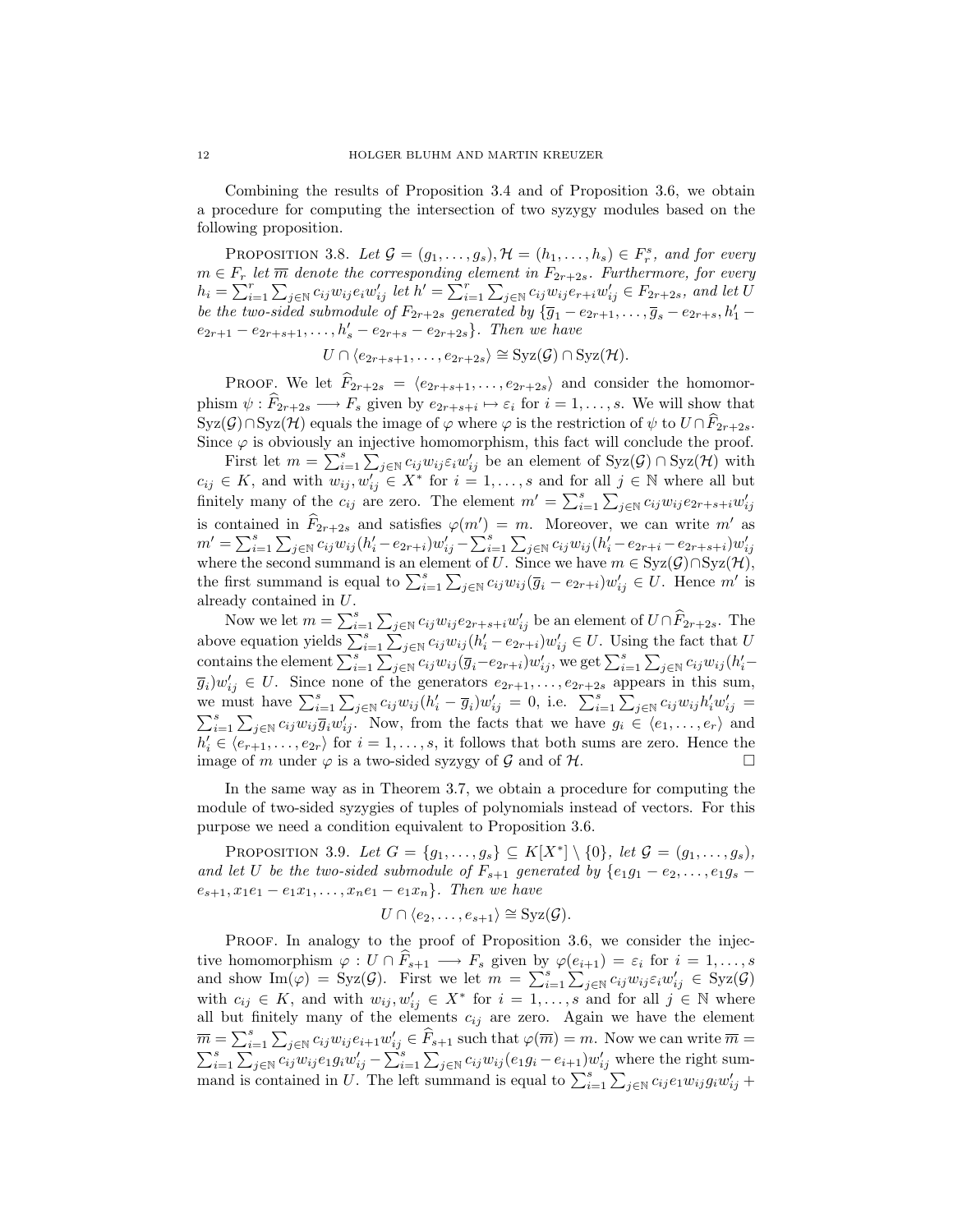$\overline{\nabla^s}$  $i=1$  $\overline{ }$  $j \in \mathbb{N}$   $c_{ij}(w_{ij}e_1 - e_1w_{ij})g_iw'_{ij}$ . Here the second summand is again contained in U because  $w_{ij}e_1 - e_1w_{ij} \in N$  for  $i = 1, \ldots, s$  and for all  $j \in \mathbb{N}$ . And since we have  $m \in Syz(\mathcal{G})$ , the first summand equals zero. Altogether, we conclude that  $\overline{m} \in U \cap \widehat{F}_{s+1}.$  $\overline{ }$ 

Now let  $U \cap \widehat{F}_{s+1}$  contain the element  $\overline{m} = \sum_{i=1}^{s}$  $i_{j\in\mathbb{N}}$   $c_{ij}w_{ij}e_{i+1}w'_{ij}$ , and let  $m' = \sum_{i=1}^{N}$  $i=1$  $\overline{\phantom{a}}$  $j \in \mathbb{N}$   $c_{ij} w_{ij} e_1 g_i w'_{ij}$ . Then we get  $\lambda(\varphi(\overline{m})) = \sum_{i=1}^{s} \sum_{j \in \mathbb{N}} c_i$  $\stackrel{w_i}{\rightharpoonup}$  $\sum_{i=1}^s \sum_{j\in\mathbb{N}} c_{ij} w_{ij} g_i w'_{ij} =$ <br> $\sum_{i=1}^s \sum_{j\in\mathbb{N}} c_{ij} w_{ij} g_i w'_{ij} =$  $\pi(m')$ . If we write  $m'$  as  $m' = \overline{m} + \sum_{i=1}^s \sum_{j \in \mathbb{N}} c_{ij} w_{ij} (e_1 g_i - e_{i+1}) w'_{ij}$ , we see that  $m' \in U$  and even  $m' \in N$ , since none of the generators  $e_2, \ldots, e_{s+1}$  is contained in the representation of m'. Thus, by Proposition 2.12 (1), we deduce  $\lambda(\varphi(\overline{m})) =$  $\pi(m') = 0$  and therefore  $\varphi(\overline{m}) \in Syz(\mathcal{G}).$ 

COROLLARY 3.10. Let  $G = \{g_1, \ldots, g_s\} \subseteq K[X^*] \setminus \{0\}$ , let  $\mathcal{G} = (g_1, \ldots, g_s)$ , and let  $\varphi : \widehat{F}_{s+1} \longrightarrow F_s$  be the homomorphism defined by  $e_{i+1} \mapsto \varepsilon_i$  for  $i = 1, \ldots, s$ . Consider the following sequence of instructions.

- (1) Choose a component elimination ordering  $\tau$  for  $L = \{1\}$  on  $\mathbb{T}(F_{s+1})$ .
- (2) Compute a  $\tau$ -Gröbner basis G of the two-sided submodule  $U = \langle e_1 g_1$  $e_2, \ldots, e_1 g_s - e_{s+1}, x_1 e_1 - e_1 x_1, \ldots, x_n e_1 - e_1 x_n$  of  $F_{s+1}$ .
- (3) Compute  $\widehat{G} = G \cap \widehat{F}_{s+1}$ . Return  $\varphi(\widehat{G})$  and stop.

This is a procedure which enumerates a  $\hat{\tau}$ -Gröbner basis of the two-sided syzygy module Syz(G) of G where  $\hat{\tau}$  is the restriction of  $\tau$  to  $\mathbb{T}(\hat{F}_{s+1})$ .

Proof. The claim is a direct consequence of Theorem 3.3 and Proposition  $3.9.$ 

## 4. Two-Sided Syzygies over Residue Class Rings of  $K[X^*]$

In this section we let  $I \subseteq K[X^*]$  be a two-sided ideal, we let  $G_I = \{f_1, \ldots, f_t\}$ be a  $\sigma$ -Gröbner basis of I, and we let  $R = K[X^*]/I$ . First we give a short introduction to Gröbner basis theory of two-sided  $R$ -submodules of the free two-sided duction to Grobner basis theory of two-sided *R*-submodules of the free two-sided *R*-module  $\overline{F}_r = \bigoplus_{i=1}^r R^{\text{env}}$ . For this purpose we generalize the theory of prefix Gröbner bases of K. Madlener and B. Reinert.

In the following we denote the residue class of an element  $f \in K[X^*]$  in R by  $\overline{f}$ . Since  $G_I$  is a  $\sigma$ -Gröbner basis of I by assumption, the rewrite relation  $\frac{G_I}{\sigma}$  is convergent (see Proposition 2.9). Therefore every element in  $K[X^*]$  has a unique normal form. Hence we let a residue class  $\overline{f} \in R$  always be represented by an irreducible element  $f \in K[X^*]$  with respect to  $\frac{G_I}{\longrightarrow}$ .

Now we let  $\mathbb{T}(R) = \{ \overline{w} \mid w \in X^*, w \text{ irreducible with respect to } \frac{G_I}{\longrightarrow} \}$  denote the set of all terms in R. The product of two terms  $w_1, w_2 \in \mathbb{T}(R)$  will be written as  $w_1w_2$  and the concatenation of the corresponding elements in  $K[X^*]$  as  $w_1 \cdot w_2$ . Moreover, we will denote the identity in  $K[X^*]$  by  $\equiv$ .

In order to define a Gröbner basis we need a module term ordering on  $\mathbb{T}(\overline{F}_r)$ . But in our setting we can have  $wt_1w' >_\tau wt_2w'$  for terms  $t_1, t_2 \in \mathbb{T}(\overline{F}_r)$  and  $w, w' \in \mathbb{T}(R)$  where  $t_1 \leq_\tau t_2$ . Therefore we use rewrite relations to introduce Gröbner bases. Then for elements  $m, g \in \overline{F}_r$  we have to decide whether there exists a term  $t \in \text{Supp}(m)$  such that  $t = w \mathop{\rm LT}\nolimits_\tau(g)w'$  for some  $w, w' \in \mathbb{T}(R)$ . Since this is not solvable in  $\mathbb{T}(R)$ , we consider  $t \equiv w \cdot \mathop{\rm LT}\nolimits_\tau(g) \cdot w'$  instead of the equation  $t = w \, \mathrm{LT}_{\tau}(g) w'$  in analogy to the theory of prefix rewriting.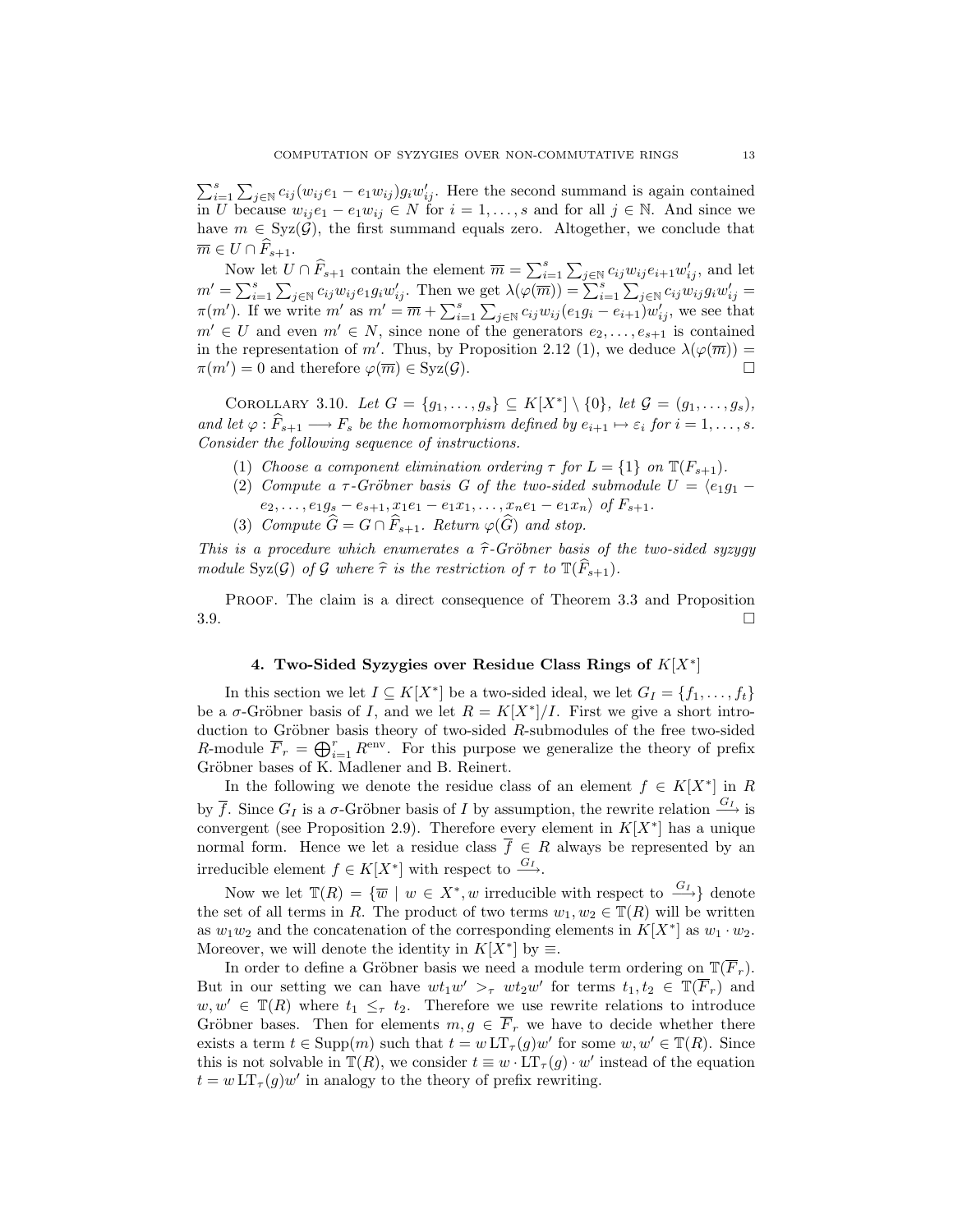DEFINITION 4.1. Let  $g, m \in \overline{F}_r$ , and let  $G \subseteq \overline{F}_r$ . If there exists a term  $w_1e_iw'_1 \in \text{Supp}(m)$  and elements  $w_2, w'_2 \in \mathbb{T}(R)$  such that  $w_2 \cdot LT_{\tau}(g) \cdot w'_2 \equiv w_1e_iw'_1$ , we say that g reduces m in a two-sided reduction step to  $m' = m - \frac{c}{LC_{\tau}(g)}w_2gw_2^{\tau}$ , and we denote it by  $m \stackrel{g}{\longrightarrow} m'$ . Here  $c \in K$  is the coefficient of  $w_1 e_i w'_1$  in m.

The reflexive and transitive closure of  $\bigcup_{g \in G}$  $\stackrel{g}{\longrightarrow}$  will be denoted by  $\stackrel{G}{\longrightarrow}{}_*$  and

the reflexive, symmetric and transitive closure by  $\stackrel{G}{\longleftrightarrow}_*.$ 

For every two-sided reduction step, we have  $LT_{\tau}(m) >_{\tau} LT_{\tau}(m')$  because of the following lemma.

LEMMA 4.2. Let  $m = \sum_i^r$  $i=1$  $\overline{ }$  $\widetilde{c}_{ij}\overline{w}_{ij}e_{i}\overline{w}_{ij}'$  be a non-zero element of  $\overline{F}_{r}$  with  $c_{ij} \in K$ , and with  $\overline{w}_{ij}, \overline{w}'_{ij} \in \mathbb{T}(R)$  such that  $w_{ij}$  and  $w'_{ij}$  are irreducible with respect to  $\stackrel{G_1}{\longrightarrow}$  for  $i = 1, \ldots, r$  and for all  $j \in \mathbb{N}$ . Furthermore, let  $\overline{w}_1 e_k \overline{w}'_1$  be the leading term of m with respect to  $\tau$ , and let  $\overline{w}, \overline{w}' \in \mathbb{T}(R)$  be such that  $ww_1$  and  $w'_1w'$  are irreducible with respect to  $\stackrel{G_I}{\longrightarrow}$ . Then we have

$$
\overline{w} \cdot \mathop{\rm LT}\nolimits_{\tau}(m) \cdot \overline{w}' \equiv \overline{w} \mathop{\rm LT}\nolimits_{\tau}(m) \overline{w}' = \mathop{\rm LT}\nolimits_{\tau}(\overline{w} m \overline{w}').
$$

**PROOF.** Since  $ww_1$  and  $w'_1w'$  are irreducible with respect to  $\overset{G_I}{\longrightarrow}$ , we already know  $\overline{w} \cdot \mathop{\rm LT}\nolimits_{\tau}(m) \cdot \overline{w}' \equiv \overline{w} \mathop{\rm LT}\nolimits_{\tau}(m) \overline{w}'$ . Moreover, for every term  $t = \overline{w}_2 e_l \overline{w}'_2 \in$  $\text{Supp}(m)$  we get  $\overline{wt}\overline{w}' \leq_{\tau} \overline{w} \cdot t \cdot \overline{w}' \equiv ww_2e_lw_2'w' \leq_{\tau} ww_1e_kw_1'w' \equiv \overline{ww_1}e_k\overline{w_1'w'}.$ We deduce that every term in  $\overline{w}m\overline{w}'$  is smaller than or equal to  $\overline{w}\,\mathrm{LT}_{\tau}(m)\overline{w}'$  which concludes the proof.

For every subset G of  $\overline{F}_r$  the rewrite relation  $\stackrel{G}{\longrightarrow}$ <sup>\*</sup>\* is again Noetherian. However, it is not true that  $m \stackrel{G}{\longleftrightarrow}_* 0$  for every element m of the two-sided R-module generated by  $G$ . Hence we define a Gröbner basis in the following way.

DEFINITION 4.3. Let M be a two-sided R-submodule of  $\overline{F}_r$ . A set  $G \subseteq M$  is called a *(two-sided)* Gröbner basis of M if the rewrite relation  $\stackrel{G}{\longrightarrow}$ <sup>\*</sup>\* is confluent and if we have  $m \stackrel{G}{\longleftrightarrow} 0$  for all  $m \in M$ .

The following proposition shows that two-sided Gröbner bases defined in this way share many of the nice properties of normal Gröbner bases.

PROPOSITION 4.4. Let M be a two-sided R-submodule of  $\overline{F}_r$ , and let  $G \subseteq M$ . Then the following conditions are equivalent.

- (1) The set G is a Gröbner basis of M.
- (2) Every non-zero element  $m \in M$  can be written as  $m = \sum_{i=1}^{k} c_i w_i g_i w'_i$  with  $c_i \in K \setminus \{0\}$ , with  $w_i, w'_i \in \mathbb{T}(R)$  and with  $g_i \in G$  such that  $\mathop{\rm LT}\nolimits_{\tau}(m) \geq_{\tau}$  $w_i \cdot \mathop{\rm LT}\nolimits_\tau(g_i) \cdot w_i' \geq_\tau \mathop{\rm LT}\nolimits_\tau(w_ig_iw_i')$  for  $i = 1, \ldots, k$ .
- (3) We have  $LT_{\tau}{M} = \{w \cdot LT_{\tau}(g) \cdot w' \mid g \in G, w, w' \in \mathbb{T}(R)\}.$

PROOF. First we prove  $(1) \Rightarrow (2)$ . For every  $m \in M \setminus \{0\}$  we have  $m \stackrel{G}{\longleftrightarrow}_{*} 0$ , since  $G$  is a Gröbner basis of  $M$ . From the facts that zero is always irreducible and that the normal form of an element is unique we can even conclude that  $m \stackrel{G}{\longrightarrow} 0$ . Thus we can write m as  $m = \sum_{i=1}^{k} c_i w_i g_i w'_i$  with  $c_i \in K \setminus \{0\}$ , with  $w_i, w'_i \in \mathbb{T}(R)$ , and with  $g_i \in G$  for  $i = 1, ..., k$ . But then we already have  $LT_{\tau}(m) \geq_{\tau} w_i \cdot LT_{\tau}(g_i) \cdot$  $w'_i \equiv \mathop{\rm LT}\nolimits_\tau(w_ig_iw'_i).$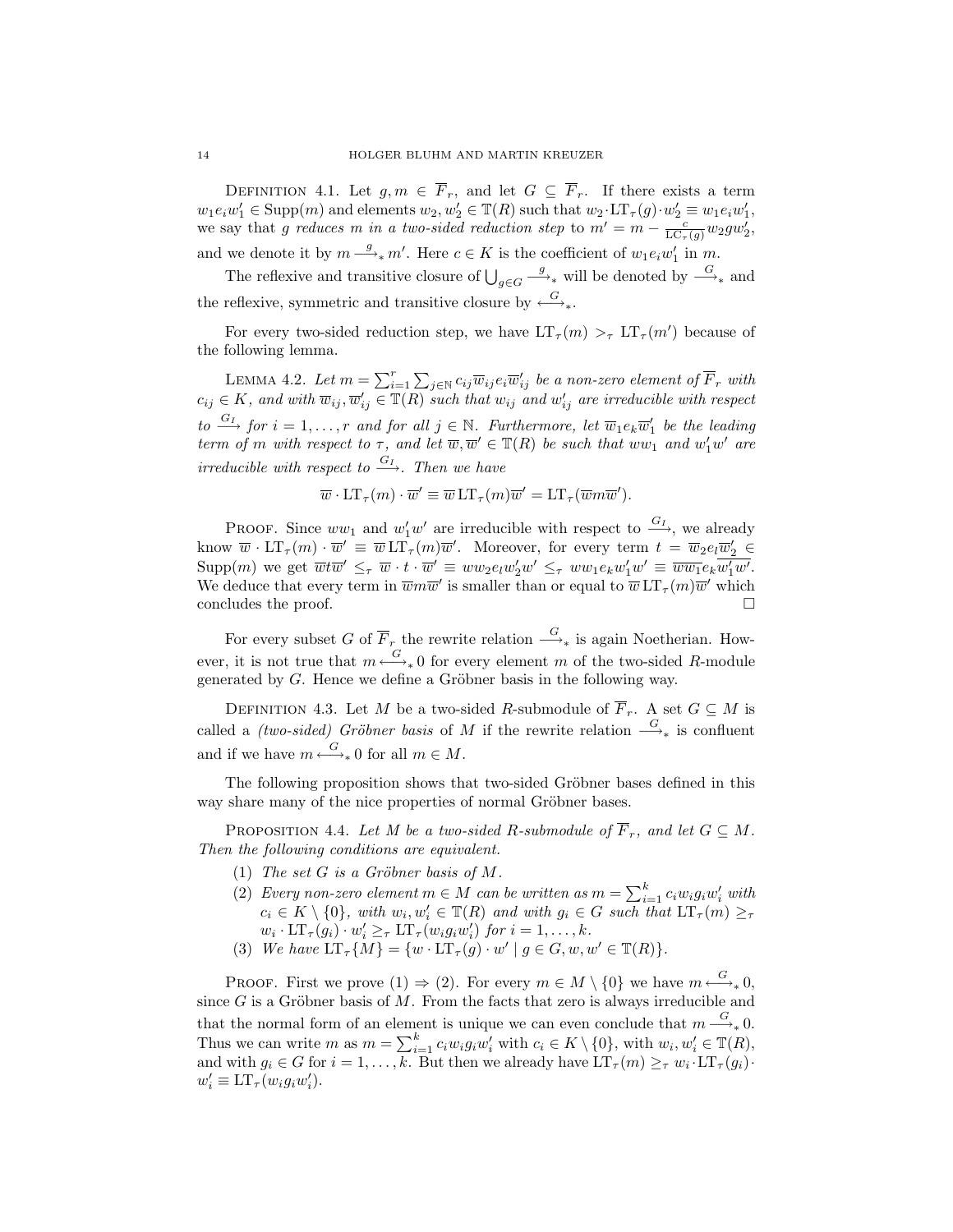To show that (2) implies (3), we assume that  $m \in M$  has a representation as in (2). Then there must be an index  $i \in \{1, ..., k\}$  such that  $LT_{\tau}(m) = LT_{\tau}(w_i g_i w'_i)$ . By Lemma 4.1, we obtain  $LT_{\tau}(m) \equiv w_i \cdot LT_{\tau}(g_i) \cdot w'_i$ .

Finally, we prove the implication  $(3) \Rightarrow (1)$ . Let  $m \in M \setminus \{0\}$ . By condition (3), there exist elements  $w_1, w'_1 \in \mathbb{T}(R)$  and  $g_1 \in G$  such that  $LT_\tau(m) \equiv w_1$ .  $LT_{\tau}(g_1) \cdot w'_1$ . The corresponding two-sided reduction of m by  $g_1$  yields an element  $m_1 = m - \frac{\text{LC}_{\tau}(m)}{\text{LC}_{\tau}(g_1)} w_1 g_1 w_1' \in M$  where  $\text{LT}_{\tau}(m) >_{\tau} \text{LT}_{\tau}(m_1)$ . If  $m_1$  is not zero, we find another element  $g_2 \in G$  which reduces  $m_1$  in a two-sided step to  $m_2 \in M$ . Again we have  $LT_{\tau}(m_1) >_{\tau} LT_{\tau}(m_2)$ . Since the rewrite relation  $\stackrel{G}{\longrightarrow}$  is Noetherian, this can be done only finitely many times. Hence we obtain elements  $g_1, \ldots, g_l \in G$ and  $m_1, \ldots, m_l \in M$  such that  $m \stackrel{g_1}{\longrightarrow} m_1 \stackrel{g_2}{\longrightarrow} \cdots \stackrel{g_l}{\longrightarrow} m_l$ . Now  $m_l$  is irreducible with respect to  $\stackrel{G}{\longrightarrow}$ \*. This implies  $m=0$ , i.e.  $m\stackrel{G}{\longrightarrow}$ \*0. The confluence of  $\stackrel{G}{\longrightarrow}$ \* follows in the same way as in the proof of Proposition 2.9.

The computation of the two-sided syzygy module of a tuple  $(\overline{g}_1, \ldots, \overline{g}_s) \in R^s$ , which is again defined as the kernel of the homomorphism  $\overline{\lambda} : \overline{F}_s \longrightarrow R$ ,  $\varepsilon_i \mapsto g_i$ , consists of two steps. First we compute the corresponding syzygy module over  $K[X^*]$  by Corollary 3.9. Then we project the result to our setting via the following mapping. The canonical surjective homomorphism  $\eta: K[X^*] \longrightarrow R, f \mapsto \overline{f}$  induces a homomorphism  $\tilde{\eta} = \eta \otimes_K \eta : F_1 \longrightarrow \overline{F}_1$  of two-sided modules which can be extended to the free  $K[X^*]$ -module  $F_s$  generated by  $\{\varepsilon_1, \ldots, \varepsilon_s\}$ . In the following we let  $\psi: F_{s+t} \longrightarrow \overline{F}_s$  be the homomorphism given by  $\sum_{i=1}^{s+t} \sum_{j \in \mathbb{N}} c_{ij} w_{ij} \varepsilon_i w'_{ij} \mapsto$ <br>  $\sum_{i=1}^{s+t} \sum_{j \in \mathbb{N}} c_{ij} w_{ij} \varepsilon_j w'_{ij} \mapsto$  $\sum_{i=s+1}^{s+t} \sum_{j\in\mathbb{N}} c_{ij} \overline{w}_{ij} \varepsilon_{i-s} \overline{w}_{ij}'$ . We still have  $R = K[X^*]/I$  where I is the two-sided ideal generated by  $\{f_1, \ldots, f_t\}.$ 

PROPOSITION 4.5. Let  $\overline{\mathcal{G}} = (\overline{g}_1, \ldots, \overline{g}_s) \in R^s$ , and let  $\mathcal{G} = (g_1, \ldots, g_s, f_1, \ldots, f_t)$ be a tuple in  $K[X^*]^{s+t}$ . Furthermore, let  $\tilde{\tau}$  be a module term ordering on  $\mathbb{T}(F_{s+t})$ such that  $\tau$  is the restriction of  $\tilde{\tau}$  to  $\mathbb{T}(F_s)$  and such that we have  $\varepsilon_i >_{\tilde{\tau}} \varepsilon_j$  for all  $i \in \{1, \ldots, s\}$  and for all  $j \in \{s+1, \ldots, s+t\}$ . If G is a  $\tilde{\tau}$ -Gröbner basis of Syz(G) then  $\psi(G) \setminus \{0\}$  is a Gröbner basis of Syz $(\overline{\mathcal{G}})$ .

PROOF. We start by showing  $\psi(G) \subseteq \text{Syz}(\overline{\mathcal{G}})$ . Let g be an element of G. We can write  $g = \sum_{i=1}^{s+t}$  $i=1$  $\overline{\phantom{a}}$  $j \in \mathbb{N} \ c_{ij} w_{ij} \varepsilon_i w'_{ij}$  with  $c_{ij} \in K$ , and with  $w_{ij}, w'_{ij} \in X^*$  for  $i = 1, ..., s + t$  and for all  $j \in \mathbb{N}$  where all but finitely many of the  $c_{ij}$  are zero.<br>Then we have  $\sum_{i=1}^{s} \sum_{j \in \mathbb{N}} c_{ij} w_{ij} g_i w'_{ij} + \sum_{i=s+1}^{s+t} \sum_{j \in \mathbb{N}} c_{ij} w_{ij} f_{i-s} w'_{ij} = 0$ . From this  $\tilde{P}$  $j \in \mathbb{N}$  c<sub>ij</sub>w<sub>ij</sub>g<sub>i</sub>w'<sub>ij</sub> +  $\sum_{i=s+1}^{s+t}$  $\stackrel{0}{\overbrace{\phantom{0}}^{1}}$ Then we have  $\sum_{i=1}^{s} \sum_{j \in \mathbb{N}} c_{ij} w_{ij} g_i w_{ij}' + \sum_{i=s+1}^{s+t} \sum_{j \in \mathbb{N}} c_{ij} w_{ij} f_{i-s} w_{ij}' = 0$ . From this we can see that  $\psi(g) = \sum_{i=1}^{s} c_{ij} \overline{w}_{ij} \overline{g}_i \overline{w}_{ij}' = 0$  and therefore  $\psi(g) \in \text{Syz}(\overline{\mathcal{G}})$ .

Now let G be a  $\tilde{\tau}$ -Gröbner basis of Syz $(\mathcal{G})$ , and let  $m \in Syz(\overline{\mathcal{G}}) \setminus \{0\}$ . The Now let G be a  $\tau$ -Grooner basis of<br>element m can be written as  $m = \sum_{i=1}^{s}$  $\frac{5}{2}$  $j \in \mathbb{N}$   $c_{ij} \overline{w}_{ij} \varepsilon_i \overline{w}'_{ij}$  with  $c_{ij} \in K$ , and with  $\overline{w}_{ij}, \overline{w}'_{ij} \in \mathbb{T}(R)$  for  $i = 1, \ldots, s$  and for all  $j \in \mathbb{N}$  where all but finitely many of the  $w_{ij}, w_{ij} \in \mathbb{I}(N)$  for  $i = 1, ..., s$  and  $c_{ij}$  are zero. The equation  $\sum_{i=1}^{s}$  $\tilde{ }$  $i \in \mathbb{N}$   $c_{ij}\overline{w}_{ij}\overline{g}_i\overline{w}'_{ij} = \overline{0}$  implies  $\sum_{i=1}^s$  $\overset{\text{II}}{\rightleftharpoons}$  $_{j\in\mathbb{N}} c_{ij}\overline{w}_{ij}$ .  $\overline{g}_i \cdot \overline{w}'_{ij} \in I$ . Thus there are elements  $b_{ij} \in K$  and  $v_{ij}, v'_{ij} \in X^*$  for  $i = 1, \ldots, t$  and for  $j \in \mathbb{N}$  such that  $\sum_{i=1}^{s} \sum_{j \in \mathbb{N}} c_{ij} \overline{w}_{ij} \cdot \overline{g}_i \cdot \overline{w}_{ij}^t = \sum_{i=1}^{t}$  $j \in \mathbb{N}$  such that  $\sum_{i=1}^{s} \sum_{j \in \mathbb{N}} c_{ij} \overline{w}_{ij} \cdot \overline{g}_i \cdot \overline{w}'_{ij} = \sum_{i=1}^{t} \sum_{j \in \mathbb{N}} b_{ij} v_{ij} f_i v'_{ij}$ . In other words,<br>we have  $\sum_{i=1}^{s} \sum_{j \in \mathbb{N}} c_{ij} w_{ij} g_i w'_{ij} - \sum_{i=1}^{t} \sum_{j \in \mathbb{N}} b_{ij} v_{ij} f_i v'_{ij} = 0$  $\stackrel{^{\circ}}{\leftarrow}$  $\begin{aligned} \mathcal{L}_{i=1} \, &\mathcal{L}_{j\in \mathbb{N}} \, c_{ij} \omega_{ij} \, g_{i} \, \omega'_{ij} \, - \sum_{i}^{t} \ \mathcal{L}_{j \in \mathbb{N}} \, c_{ij} \, w_{ij} \, g_{i} \, w'_{ij} \, - \sum_{i}^{t} \ \mathcal{L}_{j \in \mathbb{N}} \, c_{ij} \, \omega_{ij} \, g_{i} \, w'_{ij} \, - \sum_{i}^{t} \ \mathcal{L}_{j \in \mathbb{N}} \, c_{ij} \, w_{ij} \, g_{i} \, w'_{ij} \, . \end$  $i=1$  $\overline{ }$  $j \in \mathbb{N}$   $b_{ij} v_{ij} f_i v'_{ij} = 0$ . Hence the element  $m' = \sum_{i=1}^s$  $\sum_{i=1}^{\infty}$  $\begin{array}{l} \sum_{j\in \mathbb{N}}c_{ij}w_{ij}x_{ij}w_{ij}\ \sum_{j\in \mathbb{N}}c_{ij}w_{ij}\varepsilon_iw_{ij}'-\sum_{i=1}^t\end{array}$  $\stackrel{i=}{\scriptstyle\sim}$  $j \in \mathbb{N}$   $b_{ij}v_{ij} \varepsilon_{s+i} v'_{ij}$  is contained in Syz $(\mathcal{G})$  and satisfies  $\psi(m') = m$ . Since G is a  $\tilde{\tau}$ -Gröbner basis of Syz(G) and since the leading monomial of m' is a summand in the first sum, there exist elements  $g \in G$  and  $w, w' \in X^*$  such that  $w \, \text{LT}_{\tilde{\tau}}(g)w' = \text{LT}_{\tilde{\tau}}(m') \equiv \text{LT}_{\tau}(m)$ . The claim is proved if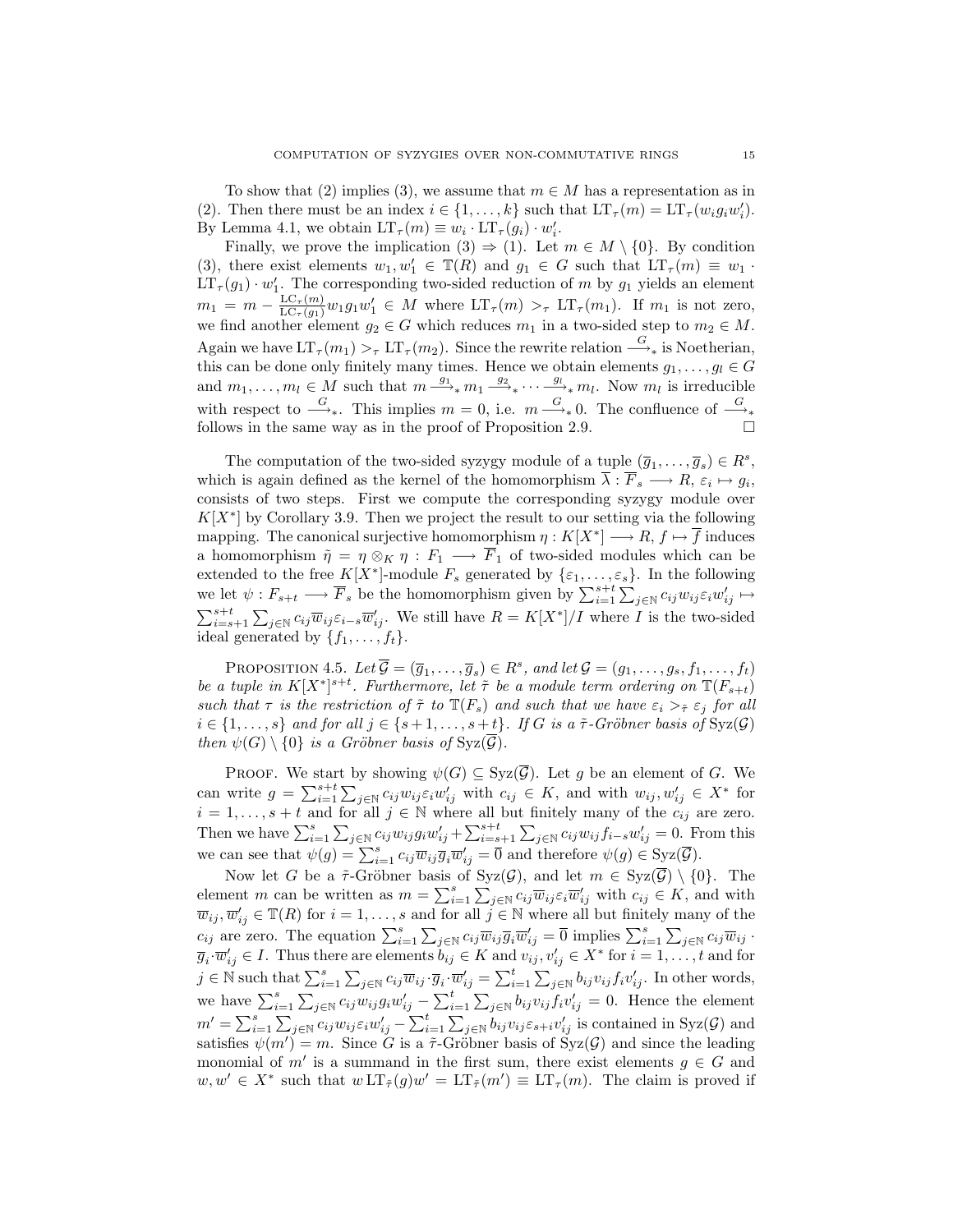we show the validity of the relation  $\overline{w} \cdot LT_{\tau}(\psi(g)) \cdot \overline{w}' \equiv LT_{\tau}(m)$ . Let  $LT_{\tilde{\tau}}(m') =$  $w_{ij} \varepsilon_i w'_{ij}$  for some  $i \in \{1, \ldots, s\}$  and some  $j \in \mathbb{N}$ , and let  $LT_{\tilde{\tau}}(g) = w_1 \varepsilon_i w_2$  with  $w_1, w_2 \in X^*$ . Since  $w_{ij}$  and  $w'_{ij}$  are irreducible with respect to  $\stackrel{G_I}{\longrightarrow}$ , the elements  $w_1$ and  $w_2$  are also irreducible. Thus we have  $LT_\tau(\psi(g)) = \psi(LT_{\tilde{\tau}}(g))$ . Now the claim follows from  $LT_{\tau}(m) \equiv \overline{w} \cdot LT_{\tilde{\tau}}(g) \cdot \overline{w}' \equiv \overline{w} \cdot \psi(LT_{\tilde{\tau}}(g)) \cdot \overline{w}' \equiv \overline{w} \cdot LT_{\tau}(\psi(g)) \cdot \overline{w}'. \square$ 

Finally, by combining the preceding results we obtain the following procedure for computing the module of two-sided syzygies of a tuple of elements of R.

PROPOSITION 4.6 (Computation of Two-Sided Syzygy Modules over  $R$ ).

Let  $\overline{\mathcal{G}} = (\overline{g}_1, \ldots, \overline{g}_s) \in R^s$ , and let U be the two-sided  $K[X^*]$ -submodule of  $F_{s+1}$ generated by  $\{\varepsilon_1g_1-\varepsilon_2,\ldots,\varepsilon_1g_s-\varepsilon_{s+1},\varepsilon_1f_1,\ldots,\varepsilon_1f_t,x_1\varepsilon_1-\varepsilon_1x_1,\ldots,x_n\varepsilon_1-\varepsilon_1x_n\}.$ Consider the following sequence of instructions.

- (1) Choose a component elimination ordering  $\tilde{\tau}$  for  $L = \{1\}$  on  $\mathbb{T}(F_{s+1})$  such that  $\tau$  is the restriction of  $\tilde{\tau}$  on  $\mathbb{T}(F_s)$ .
- (2) Compute a  $\tilde{\tau}$ -Gröbner basis G of U.
- (3) Compute  $\widehat{G} = G \cap \widehat{F}_{s+1}$ . Return  $\psi(\widehat{G}) \setminus \{0\}$  and stop.

This is a procedure which enumerates a Gröbner basis of the two-sided syzygy module of  $\mathcal G$ .

PROOF. First we prove that  $\psi(U \cap \widehat{F}_{s+1}) \subseteq Syz(\overline{\mathcal{G}})$ . Let  $m \in U \cap \widehat{F}_{s+1}$ . **Here** we can write m as  $m = \sum_{i=1}^{s}$  $i=1$  $\frac{U}{\sqrt{2}}$  $j \in \mathbb{N}$   $c_{ij} w_{ij} \varepsilon_{i+1} w'_{ij}$  with  $c_{ij} \in K$ , and with  $w_{ij}, w'_{ij} \in X^*$  for  $i = 1, ..., s$  and for all  $j \in \mathbb{N}$  where all but finitely many of the  $c_{ij}$  are zero. If we let  $m' = \sum_{i=1}^{s} \sum_{j \in \mathbb{N}} c_{ij} w_{ij} \varepsilon_1 g_i w'_{ij}$ , we get the equation the  $c_{ij}$  are  $\sum_{i}^{s}$  $i=1$  $\frac{1}{\sqrt{2}}$  $j \in \mathbb{N}$   $c_{ij}w_{ij}(\varepsilon_1 g_i-\varepsilon_{i+1})w'_{ij}$ . Since the second summand is contained in U, we also have  $m' \in U$ . Moreover, none of the generators  $\varepsilon_2, \ldots, \varepsilon_{s+1}$  appears in the representation of m'. Thus m' is even an element of the two-sided  $K[X^*]$ submodule of  $F_{s+1}$  generated by  $\{\varepsilon_1 f_1, \ldots, \varepsilon_1 f_t, x_1 \varepsilon_1 - \varepsilon_1 x_1, \ldots, x_n \varepsilon_1 - \varepsilon_1 x_n\}$ , and we can write  $m'$  as  $m' = \sum_{i=1}^t \sum_{j \in \mathbb{N}} b_{ij} v_{ij} \varepsilon_1 f_i v'_{ij} + m''$  with  $m'' \in N$ , with  $b_{ij} \in K$ , and with  $v_{ij}, v'_{ij} \in X^*$  for  $i = 1, ..., t$  and for all  $j \in \mathbb{N}$  where all but finitely many of the  $b_{ij}$  are zero. By applying the homomorphisms  $\lambda$  and  $\psi$  to  $m$ , we get  $\overline{\lambda}(\psi(m)) = \sum_{i=1}^{s} \sum_{j \in \mathbb{N}} c_{ij} \overline{w}_{ij} \overline{g}_i \overline{w}'_{ij} = \overline{\pi(m')} = \sum_{i=1}^{t} \sum_{j \in \mathbb{N}} b_{ij} \overline{v}_{ij} \overline{f}_i \overline{v}'_{ij} = \overline{0}$ . He  $\tilde{c}$  $\sum_{j \in \mathbb{N}} c_{ij} \overline{w}_{ij} \overline{g}_i \overline{w}'_{ij} = \overline{\pi(m')} = \sum_{i=1}^t$ יייי<br>ה  $j \in \mathbb{N}$   $b_{ij} \overline{v}_{ij} \overline{f}_i \overline{v}'_{ij} = \overline{0}$ . Hence we can conclude that  $\psi(m) \in \text{Syz}(\overline{\mathcal{G}})$ .

Now we prove that the set  $\psi(G)$  is in fact a Gröbner basis of Syz $(\overline{\mathcal{G}})$ . By Theorem 3.3, the set  $\widehat{G}$  computed in steps (2) and (3) is a  $\tau$ -Gröbner basis of  $U \cap \widehat{F}_{s+1}$ . The set  $G$  computed in steps (2) and (3) is a 7-G<br>We take an element  $m \in Syz(\overline{G}) \setminus \{0\}$ , i.e.  $m = \sum_{i=1}^{s}$  $\sum_{i=1}^s \sum_{j \in \mathbb{N}} c_{ij} \overline{w}_{ij} \varepsilon_i \overline{w}_{ij}'$  with  $c_{ij} \in K$ , and with  $\overline{w}_{ij}$ ,  $\overline{w}'_{ij} \in \mathbb{T}(R)$  for  $i = 1, \ldots, s$  and for all  $j \in \mathbb{N}$  where all but finitely many of the  $c_{ij}$  are zero. Then the element  $m' = \sum_{i=1}^s \sum_{j \in \mathbb{N}} c_{ij} w_{ij} \varepsilon_{i+1} w'_{ij}$ is contained in  $\widehat{F}_{s+1}$  and it satisfies  $\psi(m') = m$ . Again we can write  $m' = \sum_{s=1}^{s} \sum_{n=1}^{s} a_n \psi(m') = m$ .  $i=1$ ua<br>←  $\lim_{j\in\mathbb{N}} c_{ij}w_{ij}\varepsilon_1 g_iw_{ij}'-\sum_{i}^s$  $i=1$  $\tilde{P}$  $\sum_{i=1}^{s} \sum_{j \in \mathbb{N}} c_{ij} w_{ij} \varepsilon_1 g_i w'_{ij} - \sum_{i=1}^{s} \sum_{j \in \mathbb{N}} c_{ij} w_{ij} (\varepsilon_1 g_i - \varepsilon_{i+1}) w'_{ij}$  where the second summand is contained in U. The first summand equals  $\sum_{i=1}^{s} \sum_{j \in \mathbb{N}} c_{ij} \varepsilon_1 w_{ij} g_i w'_{ij}$  +  $\overline{\phantom{a}}$  $j \in \mathbb{N}$   $c_{ij} \varepsilon_1 w_{ij} g_i w'_{ij} +$  $\sum_{i=1}^s$  $\tilde{ }$  $\sum_{i=1}^s \sum_{j \in \mathbb{N}} c_{ij} (w_{ij} \varepsilon_1 - \varepsilon_1 w_{ij}) g_i w'_{ij}$ . Since m is a two-sided syzygy of  $\overline{\mathcal{G}}$ , we get  $\sum_{i=1}^{i=1} \sum_{j\in\mathbb{N}} c_{ij} w_{ij} c_1 e_1 e_1 w_{ij} y_i e_{ij}$ . Since *m* is a two-slitter syzygy or 9, we get<br>  $\sum_{i=1}^{s} \sum_{j\in\mathbb{N}} c_{ij} w_{ij} g_i w'_{ij} \in I$ , i.e.  $\sum_{i=1}^{s} \sum_{j\in\mathbb{N}} c_{ij} \varepsilon_1 w_{ij} g_i w'_{ij}$  is an element of the two-sided  $K[X^*]$ -submodule  $\langle \varepsilon_1 f_1, \ldots, \varepsilon_1 f_t, x_1 \varepsilon_1 - \varepsilon_1 x_1, \ldots, x_n \varepsilon_1 - \varepsilon_1 x_n \rangle$  of U. Altogether, we obtain  $m' \in U \cap \widehat{F}_{s+1}$ . Thus there exist elements  $g \in \widehat{G}$  and  $w, w' \in X^*$  such that  $LT_\tau(m') = w LT_\tau(g)w'$ . Let  $w_1 \varepsilon_i w_2$  be the leading term of m' for some  $w_1, w_2 \in X^*$  and some  $i \in \{2, \ldots, s+1\}$ . Then  $w_1$  and  $w_2$  are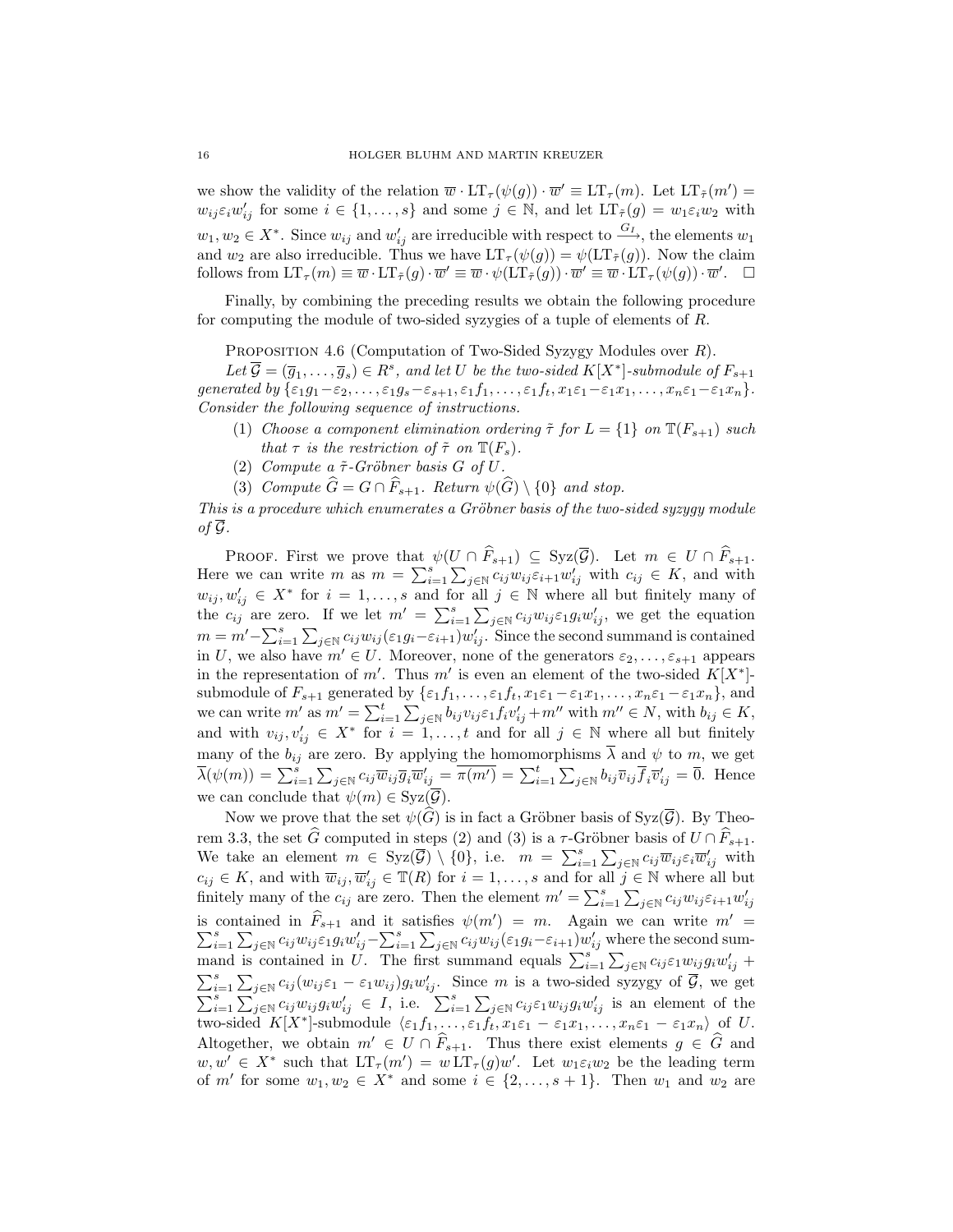irreducible with respect to  $\frac{G_I}{\longrightarrow}$  by assumption. This yields  $LT_\tau(m) \equiv LT_\tau(m') =$  $w L T_{\tau}(g) w' \equiv \overline{w} \cdot \psi(L T_{\tau}(g)) \cdot \overline{w}' \equiv \overline{w} \cdot L T_{\tau}(\psi(g)) \cdot \overline{w}'$ . Therefore the claim follows from  $\psi(q) \in \psi(\widehat{G}) \setminus \{0\}.$ 

For the next corollary we let  $\psi : F_{2s+2} \longrightarrow \overline{F}_s$  be the homomorphism given by  $\sum_{i=1}^{2s+2} \sum_{j \in \mathbb{N}} c_{ij} w_{ij} \varepsilon_i w'_{ij} \mapsto \sum_{i=s+3}^{2s+2} \sum_{j \in \mathbb{N}} c_{ij} \overline{w}_{ij} \varepsilon_{i-s-2} \overline{w}'_{ij}.$ ں<br>  $j \in \mathbb{N}$   $c_{ij} w_{ij} \varepsilon_i w'_{ij} \mapsto \sum_{i=s+3}^{2s+2}$  $\frac{1}{\sqrt{2}}$  $j \in \mathbb{N}$   $c_{ij}\overline{w}_{ij}\varepsilon_{i-s-2}\overline{w}_{ij}'.$ 

COROLLARY 4.7. Let  $\overline{\mathcal{G}} = (\overline{g}_1, \ldots, \overline{g}_s), \overline{\mathcal{H}} = (\overline{h}_1, \ldots, \overline{h}_s) \in R^s$ , and let U be the two-sided K[X<sup>\*</sup>]-submodule of  $F_{2s+2}$  generated by the set { $\varepsilon_1g_1-\varepsilon_3,\ldots,\varepsilon_1g_s$ - $\varepsilon_{s+2}, \varepsilon_2h_1-\varepsilon_3-\varepsilon_{s+3}, \ldots, \varepsilon_2h_s-\varepsilon_{s+2}-\varepsilon_{2s+2}, \varepsilon_1f_1, \ldots, \varepsilon_1f_t, \varepsilon_2f_1, \ldots, \varepsilon_2f_t, x_1\varepsilon_1-\varepsilon_2f_t, x_2\varepsilon_1$  $\varepsilon_1x_1, \ldots, x_n\varepsilon_1-\varepsilon_1x_n, x_1\varepsilon_2-\varepsilon_2x_1, \ldots, x_n\varepsilon_2-\varepsilon_2x_n\}$ . Consider the following sequence of instructions.

- (1) Choose a component elimination ordering  $\tilde{\tau}$  for  $\{1,2\}$  on  $\mathbb{T}(F_{2s+2})$  which is also a component elimination ordering for  $\{1, \ldots, s+2\}$  such that  $\tau$  is the restriction of  $\tilde{\tau}$  on  $\mathbb{T}(F_s)$ .
- (2) Compute a  $\tilde{\tau}$ -Gröbner basis G of U.
- (3) Compute  $\widehat{G} = G \cap \langle \varepsilon_{s+3}, \ldots, \varepsilon_{2s+2} \rangle$ . Return  $\psi(\widehat{G}) \setminus \{0\}$  and stop.

This is a procedure which enumerates a Gröbner basis of the intersecton of the two-sided syzygy modules  $Syz(\overline{G})$  and  $Syz(\overline{\mathcal{H}})$ .

PROOF. The claim follows in the same way as in the proof of Proposition 3.8 using the idea of Proposition 4.6.  $\Box$ 

At the beginning of this section we assumed that  $\{f_1, \ldots, f_t\}$  forms a  $\sigma$ -Gröbner basis of the two-sided ideal I. This assumption can be replaced by a weaker condition. It suffices that there exists a finite  $\sigma$ -Gröbner basis of I containing the set  ${f_1,\ldots,f_t}$ , since we have  $Syz(g_1,\ldots,g_s,f_1,\ldots,f_t) \subseteq Syz(g_1,\ldots,g_s,f_1,\ldots,f_{t+u})$ for all  $u \geq 0$ .

### 5. Applications

In this section we want to show that one can apply the above methods to solve the Conjugator Search Problem (CSP) in certain finitely presented groups.

PROBLEM 5.1 (CSP). Given a group G and two elements  $g, h \in G$  which are known to be conjugated to each other (i.e. such that there exists an element  $a \in G$ for which  $ag = ha$ , find a conjugator (i.e. find such an element a).

To this end, we make the following assumptions.

- (1) The group G is finitely presented as a monoid by generators and relations. In other words, there exists a finite alphabet  $X = \{x_1, \ldots, x_n\}$  and an equivalence relation  $\sim_W$  which is the normal closure of finitely many relations  $w_1 \sim w'_1, \ldots, w_t \sim w'_t$  such that  $G = X^*/ \sim_W$ .
- (2) There exists a term ordering  $\sigma$  on  $X^*$  such that  $w_i >_{\sigma} w'_i$  for  $i = 1, \ldots, t$ .
- (3) The word rewriting system  $\frac{W}{\longrightarrow}$  generated by  $w_i \stackrel{W}{\longrightarrow} w'_i$  for  $i = 1, \ldots, t$  is convergent, i.e. it is terminating and confluent.

Thus we can use  $\stackrel{W}{\longrightarrow}$  to present the residue class of a word  $w \in X^*$  in G uniquely by its normal form NF<sub>W</sub> (w). In particular, we can use  $\frac{W}{\longrightarrow}$  to solve the word problem in  $G$ . In the following, we shall frequently identify elements of  $G$ with the normal form of words representing them. For elements  $w, w' \in X^*$  we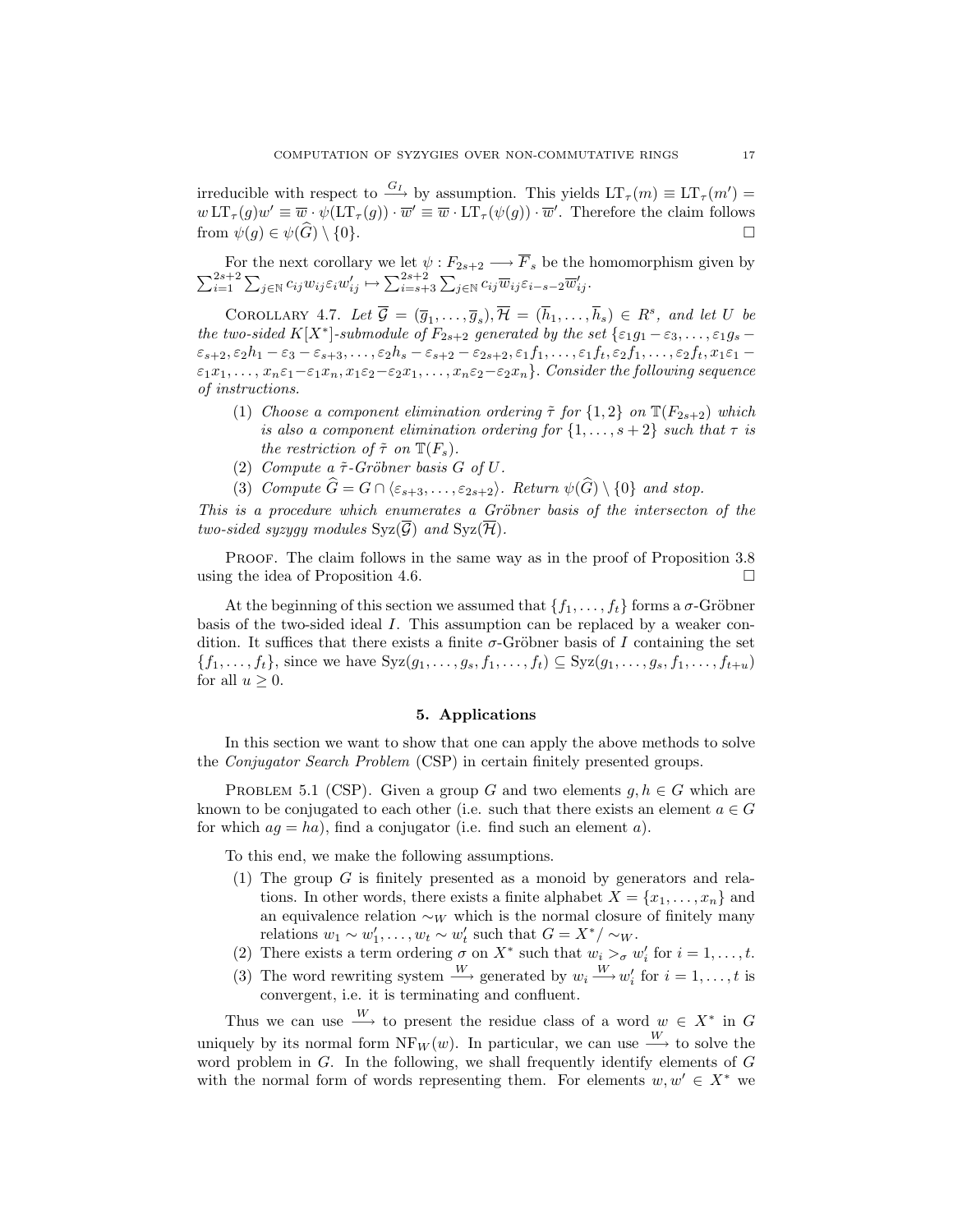denote the product of their images in G by  $ww'$ . Their product in  $X^*$ , i.e. their concatenation, will be denoted by  $w \cdot w'$ . Equality of elements in G will be denoted by = while for equality of words in  $X^*$  we will use the symbol  $\equiv$ .

Finally, we let  $K$  be an arbitrary field.

REMARK 5.2.

(1) The group ring

$$
K[G] = \left\{ \sum_{i=1}^{k} c_i w_i \mid k \ge 0, c_i \in K \setminus \{0\}, w_i \in G \right\}
$$

satisfies  $K[G] = K[X^*]/I$  where  $K[X^*]$  is the non-commutative polynomial ring and I is the two-sided ideal in  $K[X^*]$  generated by  $\{w_i - w'_i \mid$  $i = 1, \ldots, t$ .

- (2) The elements  $\{w_i w'_i \mid i = 1, \ldots, t\}$  form a two-sided  $\sigma$ -Gröbner basis of I. In particular, I is a binomial ideal.
- (3) Let  $w, w' \in X^*$  be words representing conjugated elements in G. The solutions of CSP correspond uniquely to the two-sided syzygies of  $(w, w') \in$  $K[X^*]^2$  of the form  $a\varepsilon_1 - \varepsilon_2 a$  where  $(\varepsilon_1, \varepsilon_2)$  denotes the canonical basis of the free two-sided  $K[G]$ -module of rank two and where  $a \in G$ .

To compute this syzygy module, we can use Proposition 4.6. Hence the remaining task is to find an element f of the form  $a\varepsilon_1 - \varepsilon_2 a$  in this module. This task can be solved as follows.

PROPOSITION 5.3 (The Conjugator Search Algorithm).

In the setting described above, let  $w, w' \in X^*$  be two words representing conjugated elements of the group G. Consider the following sequence of instructions.

- (1) Let  $F_6$  be the free two-sided module of rank 6 over  $K[X^*]$ . In  $F_6$  form the two-sided submodule  $U = \langle \varepsilon_1 w - \varepsilon_3, \varepsilon_1 w' - \varepsilon_4, \varepsilon_2 - \varepsilon_3 - \varepsilon_5, \varepsilon_2 + \varepsilon_4 \rangle$  $\varepsilon_4 + \varepsilon_6, \varepsilon_1(w_1 - w_1'), \ldots, \varepsilon_1(w_t - w_t'), \varepsilon_2(w_1 - w_1'), \ldots, \varepsilon_2(w_t - w_t'), x_1 \varepsilon_1 \varepsilon_1x_1,\ldots,x_n\varepsilon_1-\varepsilon_1x_n,x_1\varepsilon_2-\varepsilon_2x_1,\ldots,x_n\varepsilon_2-\varepsilon_2x_n\rangle.$
- (2) Choose the following module term ordering  $\tau$  on  $F_5$ : for  $t_1, t'_1, t_2, t'_2 \in X^*$ , let

$$
t_1e_it'_1 >_\tau t_2e_jt'_2 \iff i < j \text{ or}
$$
  
\n
$$
(i = j \text{ and } t'_1 >_\sigma t'_2) \text{ or}
$$
  
\n
$$
(i = j \text{ and } t'_1 = t'_2 \text{ and } t_1 >_\sigma t_2).
$$

Compute an interreduced two-sided  $\tau$ -Gröbner basis  $\mathfrak{A}$  von U.

(3) In  $\mathfrak{A}$ , there exist elements whose leading term is of the form  $t_i \varepsilon_5$  where  $t_i \in X^*$  is the normal form with respect to  $\stackrel{W}{\longrightarrow}$ . Return the words  $t_i$  and stop.

This is an algorithm which solves the conjugator search problem in G.

PROOF. It is clear that the module term ordering  $\tau$  defined in step (2) is an elimination ordering for both  $L = \{1, 2\}$  and  $L' = \{1, 2, 3, 4\}$ . Hence Corollary 4.7 shows that the elements of  $\mathfrak{A} \cap \langle \varepsilon_5, \varepsilon_6 \rangle$  form a Gröbner basis of the intersection of  $Syz_{K[G]}(w, w')$  and  $Syz_{K[G]}(1, -1)$ .

By assumption, there exists a word  $a \in X^*$  representing a conjugator such that  $aw = w'a$ . Hence  $a\varepsilon_5 - \varepsilon_6 a$  represents a syzygy in  $Syz_{K[G]}(w, w')$  and is contained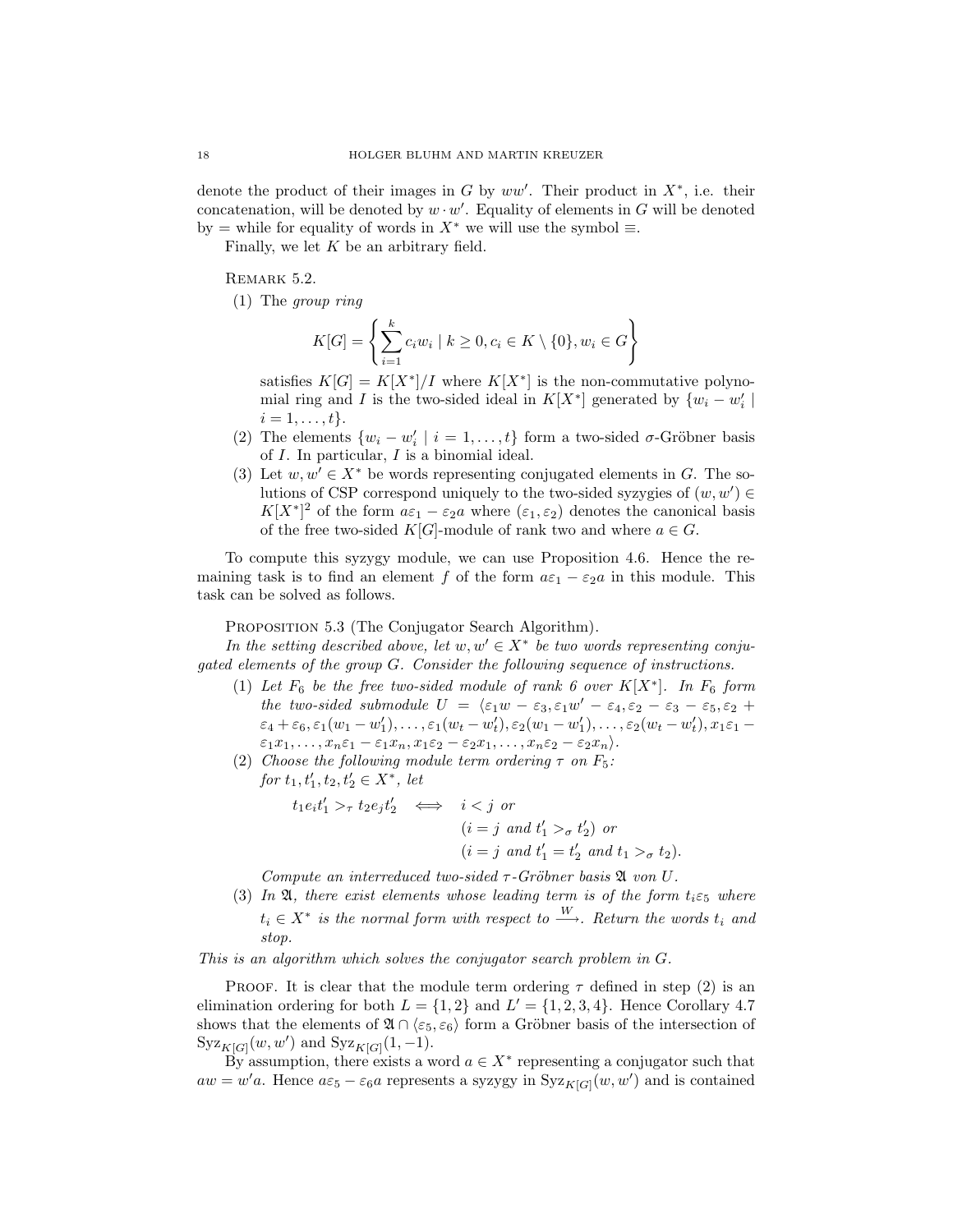in U. In particular, there exists an element  $u \in \mathfrak{A}$  whose leading term is of the form  $LT_{\tau}(u) = t\varepsilon_5$  with  $t \in X^*$ . Since the elements  $(w_i - w'_i)\varepsilon_5$  are all contained in U, we may assume that the word t is in normal form with respect to  $\frac{W}{\longrightarrow}$ .

Now observe that the proof of Proposition 3.8 (and then of Corollary 4.7) shows that one can consider the computation of  $Syz_{K[G]}(w, w') \cap Syz_{K[G]}(1, -1)$ as the composition of the computation of the two individual syzygy moduls using Theorem 3.7 with the computation of the intersection of two submodules using Proposition 3.4. For all three Gröbner basis computations, we start with a system of generators consisting of binomials. Hence also the computed Gröbner bases consists of binomials. Consequently, the element  $u \in \mathfrak{A}$  found above is of the form  $u = t\varepsilon_5 + b\varepsilon_5c$  or  $u = t\varepsilon_5 + b'\varepsilon_6c'$ . In the first case, the definition of  $\tau$ yields  $c = 1$  and  $t >_{\sigma} b$ . This contradicts the fact that we assumed t to be in normal form with respect to  $\stackrel{W}{\longrightarrow}$ . Therefore only  $u = t\varepsilon_5 + b'\varepsilon_6 c'$  is possible. Here  $u \in Syz_{K[G]}(1,-1)$  yields  $t = b'c'$ . Hence the element  $a = (b')^{-1}t$  satisfies  $a\varepsilon_5 - \varepsilon_6 a = (b')^{-1}u \in \mathrm{Syz}_{K[G]}(w, w')$ . Thus the word  $a \in X^*$  represents the desired conjugator.

Let us recall that the computation of the Gröbner basis necessary in step  $(2)$  is an enumerating procedure. After a new Gröbner basis element has been found and fully interreduced, we can check whether it has the shape required by step (3). Since we assume that  $w$  and  $w'$  are conjugates, a suitable element  $u$  will be discovered eventually, i.e. our instructions can be performed in such a manner that they define an algorithm.  $\Box$ 

#### References

- [1] I. Anshel, M. Anshel, D. Goldfeld, An algebraic method for public key cryptography, Meth. Res. Lett. 6 (1999), 287-291.
- [2] H. Bluhm, Syzygienberechnung ¨uber nicht-kommutativen Polynomringen (in German), diploma thesis, Fachbereich Mathematik, Universität Dortmund, 2005.
- [3] M. Caboara, C. Traverso, Efficient algorithms for ideal operations, in: V. Weispfenning, B. Trager, International conference on symbolic and algebraic computation, Rostock 1998, ACM Press, New York, 1998, 147-152.
- [4] D. Farkas, C. Feustel, E.L. Green, Synergy in the theories of Gröbner bases and path algebras, Can. J. Math. 45 (1993), 727-739.
- [5] C. Feustel, E.L. Green, E. Kirkman, J. Kuzmanovich, Constructing projective resolutions, Commun. Algebra 21 (1993), 1869-1887.
- [6] M. Garcia Roman, S. Garcia Roman, Gröbner bases and syzygies on bimodules, J. Symb. Comput. 40 (2005), 1039-1052.
- [7] E.L. Green, Non-commutative Gröbner bases and projective resolutions, in: G. Dräxler, G.O. Michler, C.M. Ringel (eds.), Computational methods for representations of groups and algebras, Progress in Math. 173, Birkhäuser, Basel, 1999, 29-60.
- E.L. Green, Noncommutative Gröbner bases and projective resolutions, J. Symb. Comput. 29 (2000), 601-623.
- [9] D. Hofbauer, C. Kögl, K. Madlener, F. Otto, XSSR: an experimental system for string rewriting - decision problems, algorithms, and implementation, in: A.M. Cohen, X-S. Gao, N. Takayama (eds.), Mathematical Software, Proc. Conf. Beijing 2002, World Scientific, Singapore, 2002, 126-135.
- [10] M. Kreuzer, L. Robbiano, Computational commutative algebra 1, Springer, Heidelberg, 2000.
- [11] M. Kreuzer, L. Robbiano, Computational commutative algebra 2, Springer, Heidelberg, 2005.
- [12] V. Levandovsky, Non-commutative computer algebra for polynomial algebras: Gröbner bases, applications and implementation, doctoral thesis, Fachbereich Mathematik, Technische Universität Kaiserslautern, 2005.